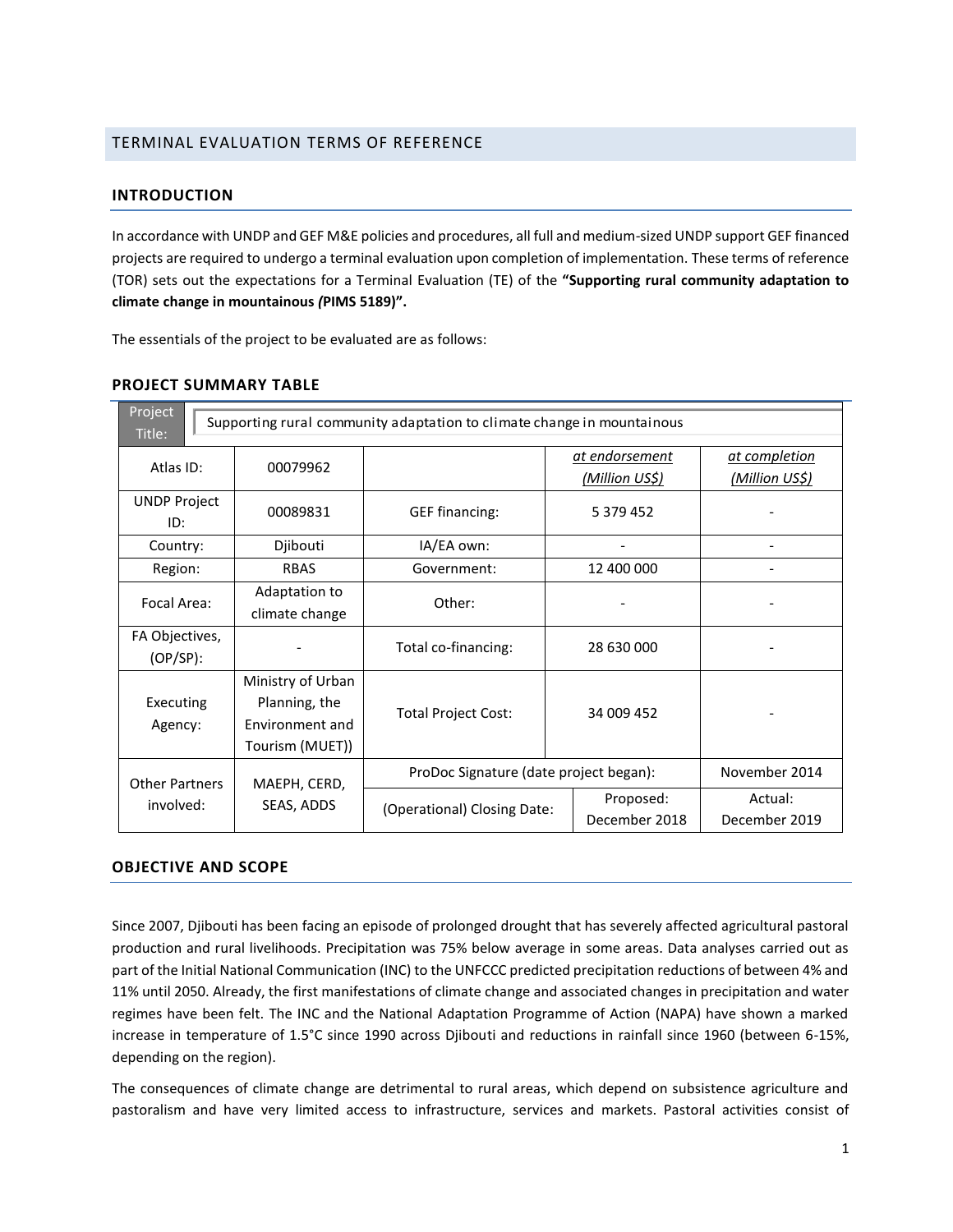extensive nomadic livestock (mainly sheep, goats and camels), which often represents the only source of subsistence. However, due to the impacts of drought, transhumance is limited by a reduction in grazing routes with enough water and grazing. More than 70% of the population and herds do not have access to water within a reasonable distance. Similarly, livestock sales have been reduced due to poor animal health and difficulty in travelling long distances to markets.

The objective of the project is to reduce the climate-related vulnerabilities faced by people living in Djibouti's mountainous regions through institutional strengthening, smart water management and targeted investment. Therefore, the project specifically targets rural communities living in the Assamo and Adailou regions to develop their adaptive capacities and move towards development that is resilient to climate shocks. Thus, the project aims to facilitate adaptation to climate change at the regional (sub-national) and local levels while strengthening a coordinated national response. At the national level, the National Climate Change Committee will be reactivated to coordinate intersectoral climate change adaptation actions to ensure maximum use of resources and co-benefits, informed medium- and long-term planning and effective and transparent use of funds. At the regional level, LDC Fund funds will be used to strengthen targeted drought and flood preparedness. At the local level, with the support of local NGOs/CSOs, the project will reduce the vulnerability of rural mountain populations to climate change by mobilizing and storing surface and groundwater resources, reducing erosion through reforestation/vegetation, preparing for drought and flood risks and diversifying livelihoods while improving market access.

The project will use LDC funds to implement a three-tier strategy in the mountain villages of Adailou, located in the Tadjourah and Assamo regions, located in the Ali Sabieh region, using various innovative approaches described below:

- Reactivate the National Climate Change Committee and give it a clear mandate to develop and implement a national climate change strategy.
- The development of national expertise in dynamic modelling to ensure that adaptation is relevant, costeffective and well-integrated into strategies covering a wide range of sectors (e.g. health, finance, economics and environment).
- Establishment of a national environment and climate change fund to operate more than 50 international public funds and 6,000 private equity funds providing climate change financing to ensure that climate change actions are a priority and that government funds are specifically earmarked for climate actions.
- Creation of watershed management committees (to date, not developed in Djibouti).
- Creation of gabion building cooperatives (to date, not developed in Djibouti) to ensure the diversification of livelihoods.
- Promotion of the exchange of inter-community knowledge on the development of nurseries, reforestation and the marketing of craft products.
- Strengthen community self-resilience to climate change by empowering regions and communities to participate in flood and drought preparedness measures.
- Combine the distribution of cooking stoves with microfinance to support a targeted effort to reduce deforestation in mountain areas that are highly exposed to land degradation induced by climate change.

To achieve the objectives, the project has three components corresponding to the 3 strategic levels (national, regional and local), namely:

➢ **Component 1:** Coordination of national efforts to strengthen the country's resilience to climate change through an enabling environment at different sectors and levels (national to local) to promote the coherent integration of a wide range of climate change policies and activities;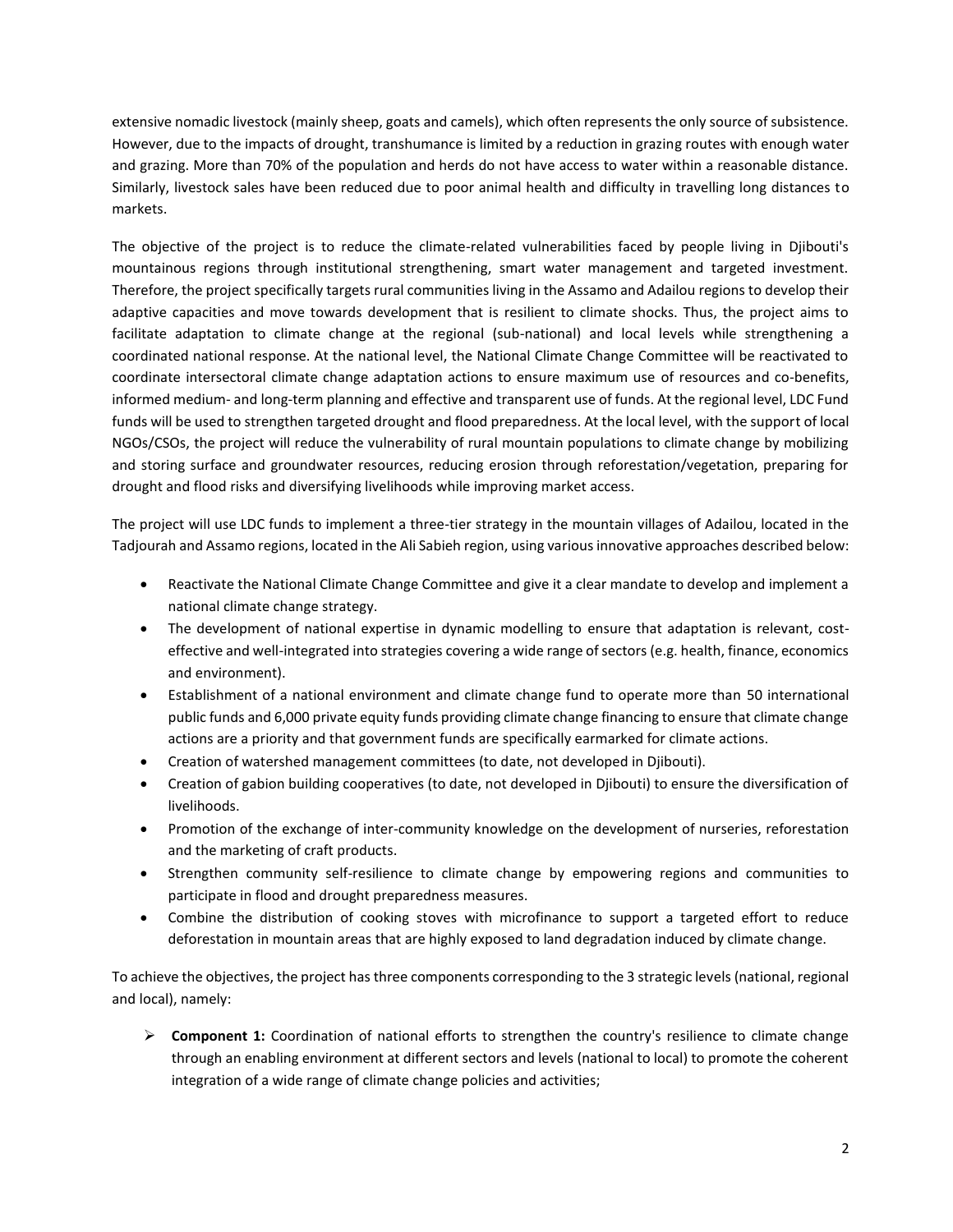- ➢ **Component 2:** Reducing vulnerability to climate change for vulnerable communities in two targeted mountain regions: Adailou and Assamo;
- ➢ **Component 3:** Strengthening human and institutional capacities to increase sustainable rural livelihoods among vulnerable communities in two targeted regions, Adailou and Assamo.

Overall, the synergies and linkages between the three components are as follows:

**Component 1** aims to address the needs and gaps identified at the national level by the NAPA, initial national communication to the UNFCCC, national capacity self-assessment and a series of other studies for future climate change interventions to maximize their impact and the effectiveness of adaptation. With the establishment of an active National Climate Change Committee (NCC) and a national climate change strategy to guide government and donor interventions, joint policies and coherent programming on the ground will be put in place for future projects through better inter-agency coordination, better information sharing, better identification of co-financing / leveraged financing opportunities and better dissemination of lessons learned and project impacts.

**Component 2** will work in the field, facilitating water mobilization, reforestation and capacity building for agropastoralists and pastoralists on sustainable adaptive practices such as soil and water conservation methods and effective irrigation practices. All best practices can be extended with the support of the NCPC and its Component 1 Secretariat.

**Component 3** will exploit the improved water resources and agro-pastoral practices of component 2 and strengthen the ground-level resilience of communities by enabling rural mountain populations to diversify their incomegenerating activities. The diversified activities to be introduced include poultry farming, beekeeping, nursery development and artisanal gabion production. Sales such as eggs, honey and dairy products will be supported by the construction or rehabilitation of stalls in the nearest cities of Adailou and Assamo (respectively in Tadjourah and Ali Sabieh). In addition, component 3 will support regional and community levels in disaster risk preparedness. With capacity building at the regional and community level, RCMP/RRC preparedness will become more focused and sustainable for mountain populations that had previously been marginalized. The project funded by the Adaptation Fund will set a precedent by supporting the community and allow other rural areas to build their RCMP/RRC capacity. In addition, capacity-building of regional risk and disaster management committees will support Djibouti's national decentralization policy, which is becoming a legal framework.

The main expected project results are as follows:

**Outcome 1:** Institutional capacity building for coordinated and resilient climate change planning; mechanisms and a risky investment environment in place to catalyse financing for climate change adaptation

**Outcome 2:** Improved water management in targeted areas to conserve limited water resources and manage temporal flows to reduce flooding and erosion

**Outcome 3:** Improved resilience to hydrological and climate risks, Increased resilience to climate-related economic shocks through income generation and diversification.

The final evaluation will be conducted in accordance with the guidelines, rules and procedures established by UNDP and GEF as outlined in the UNDP evaluation guidelines for GEF-funded projects. It will focus on the adaptation to climate change component.

The objectives of the evaluation are to assess the achievement of the project's objectives and to draw lessons that can improve the sustainability of the project's benefits and contribute to the overall improvement of UNDP programs.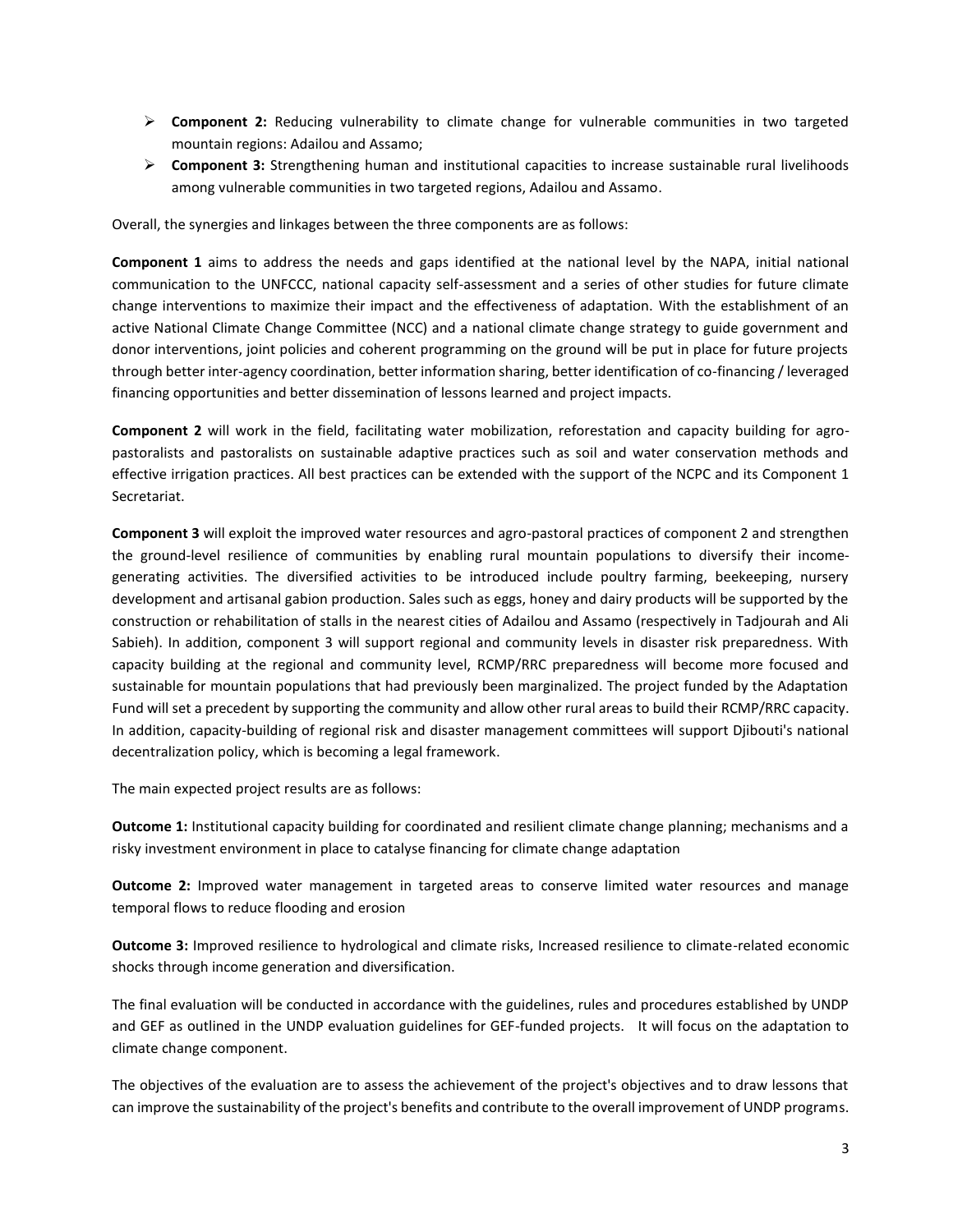## **EVALUATION APPROACH AND METHOD**

An overall approach and method<sup>1</sup> for conducting project terminal evaluations of UNDP supported GEF financed projects has developed over time. The evaluator is expected to frame the evaluation effort using the criteria of **relevance, effectiveness, efficiency, sustainability, and impact,** as defined and explained in the UNDP Guidance for Conducting Terminal Evaluations of UNDP-supported, GEF-financed Projects.The evaluator should develop a set of specific questions covering each of these criteria by applying the generic list in (*fill in [Annex C](#page-20-0)*)of these Terms of Reference, and submit the table as part of the proposed methodology as well as in the initial evaluation report and the final report in annex.

The evaluation must provide evidence‐based information that is credible, reliable and useful. The evaluator is expected to follow a participatory and consultative approach ensuring close engagement with government counterparts, the GEF operational focal point, UNDP Country Office, project team, UNDP GEF Technical Adviser based in the region and key stakeholders. The evaluator is expected to conduct a field mission to Djibouti, including the following project sites:

- Adailou Gaoura Gurrori
- Assamo Guistir God Dawao

Interviews will be held with the following organizations and individuals at a minimum:

- UNDP: Resident Representative, the Environment Unit, and the GEF Regional Technical Advisor
- The executive agency: director, experts, units concerned
- The project team, the project manager, the technical and administrative team.
- Key government ministries/departments (Agriculture, Transport, Tourism etc.)
- The steering committee
- The GEF Operational Focal Point
- NGOs and communities involved in the project
- Djibouti Study and Research Centre (CERD)
- Ministry of Agriculture, Livestock and the Sea, in charge of Water Resources (MAEPH)
- State Secretariat for Social Affairs (SEAS)
- Djibouti Social Development Agency (ADDS)

The evaluator will review all relevant sources of information, such as the project document, project reports – including Annual APR/PIR, project budget revisions, midterm review, progress reports, GEF focal area tracking tools, project files, national strategic and legal documents, and any other materials that the evaluator considers useful for this evidence-based assessment. A list of documents that the project team will provide to the evaluator for review is included in [Annex B](#page-19-0) of this Terms of Reference.

# **EVALUATION CRITERIA & RATINGS**

An assessment of project performance will be carried out, based against expectations set out in the Project Logical Framework/Results Framework (see [Annex A\)](#page-9-0), which provides performance and impact indicators for project implementation along with their corresponding means of verification. The evaluation will at a minimum cover the criteria of: **relevance, effectiveness, efficiency, sustainability and impact.** Ratings must be provided on the

<sup>1</sup> For additional information on methods, see th[e Handbook on Planning, Monitoring and Evaluating for Development Results,](http://www.undp.org/evaluation/handbook) Chapter 7, pg. 163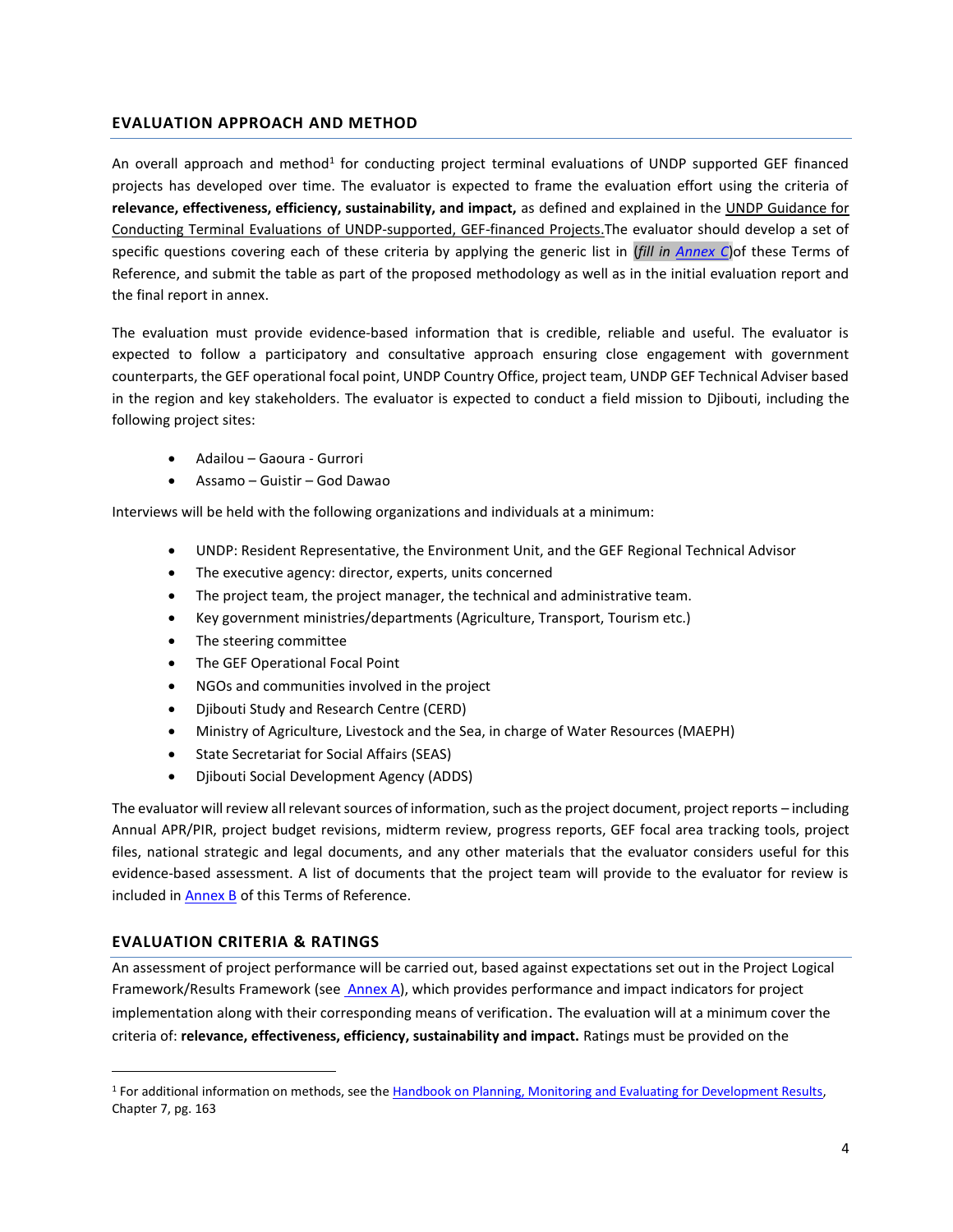following performance criteria. The completed table must be included in the evaluation executive summary. The obligatory rating scales are included in **Annex D**.

| <b>Evaluation Ratings:</b>            |        |                                               |        |  |  |
|---------------------------------------|--------|-----------------------------------------------|--------|--|--|
| 1. Monitoring and Evaluation          | rating | 2. IA& EA Execution                           | rating |  |  |
| M&E design at entry                   |        | Quality of UNDP Implementation                |        |  |  |
| M&E Plan Implementation               |        | Quality of Execution - Executing Agency       |        |  |  |
| Overall quality of M&E                |        | Overall quality of Implementation / Execution |        |  |  |
| 3. Assessment of Outcomes             | rating | 4. Sustainability                             | rating |  |  |
| Relevance                             |        | Financial resources:                          |        |  |  |
| Effectiveness                         |        | Socio-political:                              |        |  |  |
| Efficiency                            |        | Institutional framework and governance:       |        |  |  |
| <b>Overall Project Outcome Rating</b> |        | Environmental:                                |        |  |  |
|                                       |        | Overall likelihood of sustainability:         |        |  |  |

# **PROJECT FINANCE / COFINANCE**

The Evaluation will assess the key financial aspects of the project, including the extent of co-financing planned and realized. Project cost and funding data will be required, including annual expenditures. Variances between planned and actual expenditures will need to be assessed and explained. Results from recent financial audits, as available, should be taken into consideration. The evaluator(s) will receive assistance from the Country Office (CO) and Project Team to obtain financial data in order to complete the co-financing table below, which will be included in the terminal evaluation report.

| Co-financing       |              | UNDP own financing | Government   |        | Partner Agency |        | Total        |        |
|--------------------|--------------|--------------------|--------------|--------|----------------|--------|--------------|--------|
| (type/source)      | (mill. US\$) |                    | (mill. US\$) |        | (mill. US\$)   |        | (mill. US\$) |        |
|                    | Planned      | Actual             | Planned      | Actual | Planned        | Actual | Actual       | Actual |
| Grants             |              |                    |              |        |                |        |              |        |
| Loans/Concessions  |              |                    |              |        |                |        |              |        |
| In-kind<br>support |              |                    |              |        |                |        |              |        |
| Other              |              |                    |              |        |                |        |              |        |
| Totals             |              |                    |              |        |                |        |              |        |

### **MAINSTREAMING**

UNDP supported GEF financed projects are key components in UNDP country programming, as well as regional and global programs. The evaluation will assess the extent to which the project was successfully mainstreamed with other UNDP priorities, including poverty alleviation, improved governance, the prevention and recovery from natural disasters, and gender.

### **IMPACT**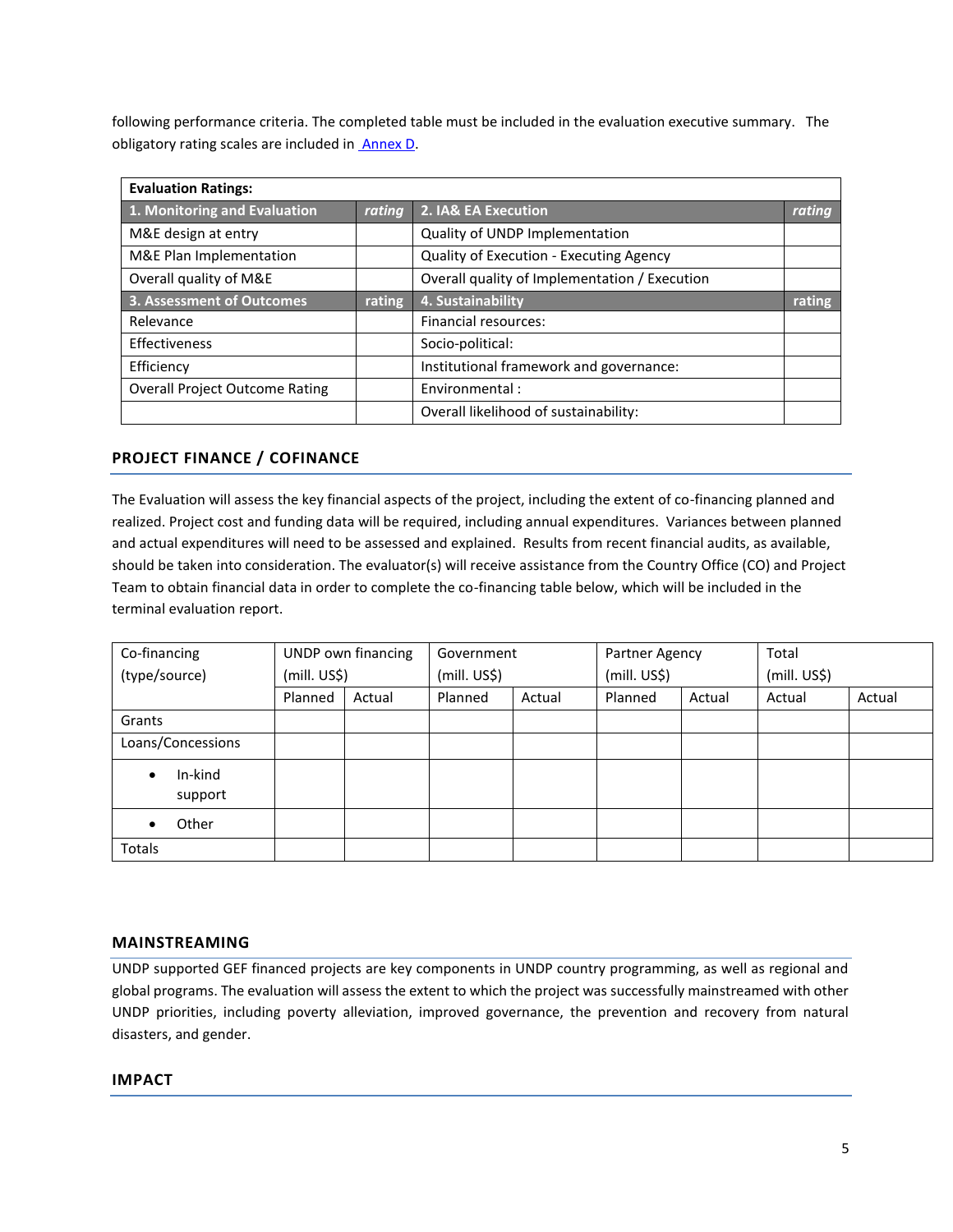The evaluators will assess the extent to which the project is achieving impacts or progressing towards the achievement of impacts. Key findings that should be brought out in the evaluations include whether the project has demonstrated: a) verifiable improvements in ecological status, b) verifiable reductions in stress on ecological systems, and/or c) demonstrated progress towards these impact achievements.<sup>2</sup>

## **CONCLUSIONS, RECOMMENDATIONS & LESSONS**

The evaluation report must include a chapter providing a set of **conclusions**, **recommendations** and **lessonslearned.**

### **IMPLEMENTATION ARRANGEMENTS**

The principal responsibility for managing this evaluation resides with the UNDP CO in Djibouti. The UNDP CO will contract the evaluators and ensure the timely provision of per diems and travel arrangements within the country for the evaluation team. The Project Team will be responsible for liaising with the Evaluators team to set up stakeholder interviews, arrange field visits, coordinate with the Government etc. The roles and responsibilities of each of its members is defined as follows:

- − **Agency implementation:** United Nations Development Program (UNDP)
- − **Implementing Agency:** Ministry of Town Planning and Habitat of Environment through the Directorate of Environment and Sustainable Development (DESD).
- − **Project Steering Committee:** The Steering Committee provides guidance for the implementation of the project. It includes the UNDP, the State Secretariat for National Solidarity (SESN), the Ministry of Higher Education and Research (CERD), the Ministry of Agriculture, Livestock and Fisheries in charge of fisheries resources (Focal Point - Major Works Directorate), the Prefecture of Tadjourah and Ali Sabieh, the Regional Councils of Tadjourah and Ali Sabieh.
- − **The Project Management Unit:** Ensures the implementation of the operational and functional activities of the project. The project management unit consists of a National Project Director responsible for the proper execution of the project. The daily activities are carried out by a project coordinator assisted by a financial assistant, an administrative assistant and two regional focal points.
- − **Technical Committee:** The technical committee provides technical guidance for the definition of field actions. It is made up of the focal points (the Major Works Department, the Rural Hydraulics Department, the Agriculture and Forestry Department, the Livestock Department, CERD, SESN, UNDP) and the Project Management Unit.
- − **Regional Committees (RCs):** The RCs will provide a support role to the PIU to ensure no duplication of activities with other adaptation related initiatives. The two regions for the pilot projects, Ali- Sabieh and Tadjourah, will each have an RC consisting of the head (Préfet) of the region, 2 regional council members and heads of locally based NGOs/CSOs. The regional head will be responsible for two-way communication with all communities in the RC's jurisdiction.

### **EVALUATION TIMEFRAME**

The total duration of the evaluation will be 30 working days according to the following plan:

| Activity | Timing | Completion Date |
|----------|--------|-----------------|
|          |        |                 |

<sup>2</sup>A useful tool for gauging progress to impact is the Review of Outcomes to Impacts (ROtI) method developed by the GEF Evaluation Office[: ROTI Handbook 2009](http://www.thegef.org/gef/sites/thegef.org/files/documents/M2_ROtI%20Handbook.pdf)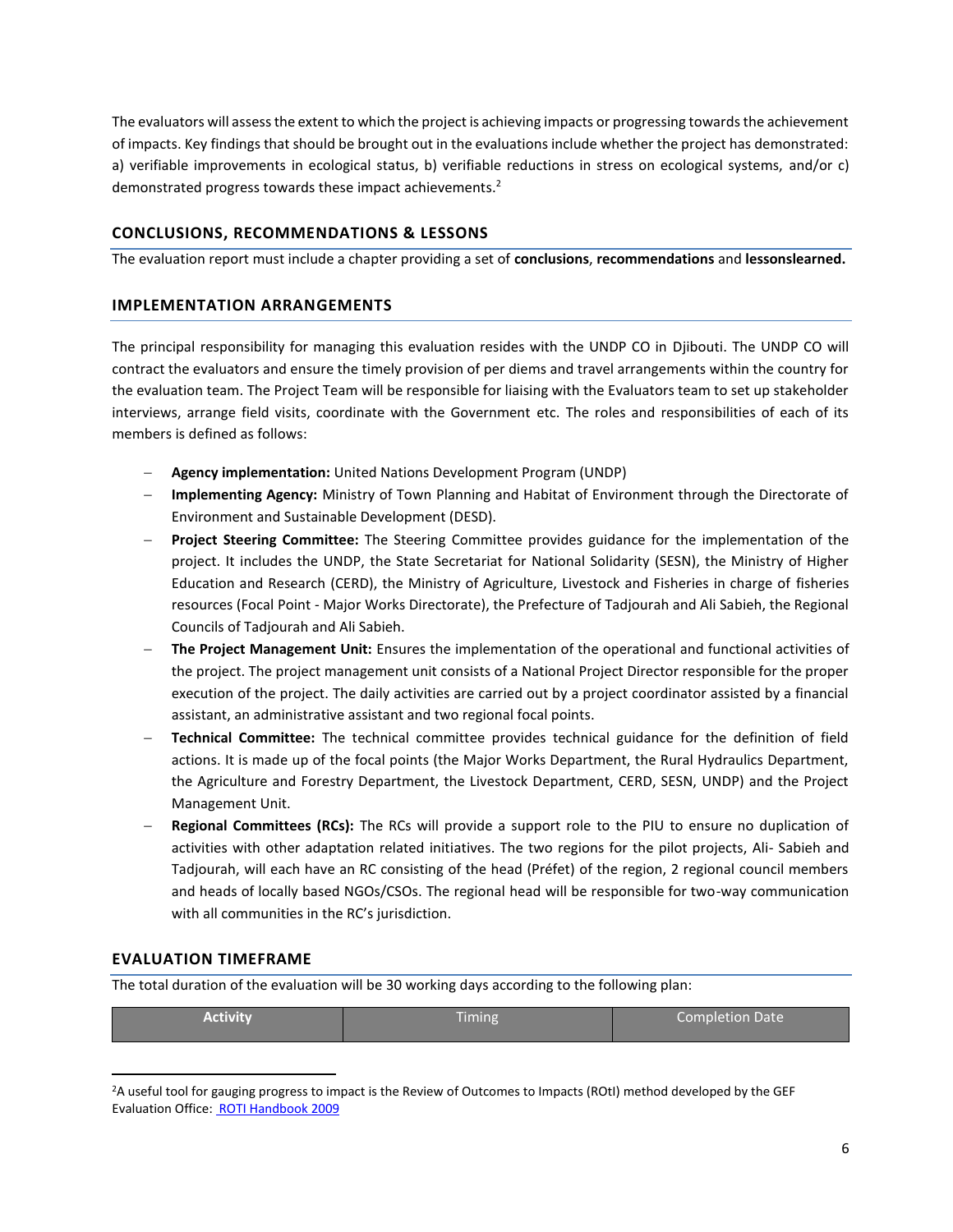| <b>Preparation/Inception Report</b>  | 2 days  | From signature date            |
|--------------------------------------|---------|--------------------------------|
| <b>Evaluation Mission in English</b> | 15 davs | From inception report          |
| <b>Draft Final Evaluation Report</b> | 11 davs | <b>From Evaluation Mission</b> |
| <b>Final Report with UNDP</b>        | 2 days  | From final report              |
| comments                             |         |                                |

## **EVALUATION DELIVERABLES**

The evaluation team is expected to deliver the following:

| Deliverable          | Content                   | <b>Timing</b>              | <b>Responsibilities</b>           |
|----------------------|---------------------------|----------------------------|-----------------------------------|
| Inception            | Evaluator provides        | No later than 2 weeks      | Evaluator submits to UNDP CO      |
| Report               | clarifications on timing  | before the evaluation      |                                   |
|                      | and method                | mission.                   |                                   |
| <b>Evaluation</b>    | Initial Findings          | End of evaluation mission  | To project management, UNDP       |
| <b>Mission</b>       |                           |                            | CO.                               |
| <b>Draft Final</b>   | Full report, (per annexed | Within 3 weeks of the      | Sent to CO, reviewed by RTA, PCU, |
| Report               | template) with annexes    | evaluation mission         | <b>GEF OFPS</b>                   |
| <b>Final Report*</b> | Revised report            | Within 1 week of receiving | Sent to CO for uploading to UNDP  |
|                      |                           | UNDP comments on draft     | ERC.                              |

\*When submitting the final evaluation report, the evaluator is required also to provide an 'audit trail', detailing how all received comments have (and have not) been addressed in the final evaluation report.

\*Background note on evaluation and other knowledge-based products, or participation in knowledge sharing activities, as appropriate.

# **TEAM COMPOSITION**

The evaluation team will be composed of 1 international and 1 national evaluators. The consultants shall have prior experience in evaluating similar projects. Experience with GEF financed projects is an advantage. The international evaluator will have overall responsibility for the final evaluation and to produce the expected results. He/she will report technically and administratively to the UNDP office in Djibouti.The evaluators selected should not have participated in the project preparation and/or implementation and should not have conflict of interest with project related activities.

The Team members must present the following qualifications:

Will be responsible for the following tasks:

- Guide and manage the evaluation including the field mission, in coordination with the UNDP country office and the project team;
- Ensure that the evaluation meets the standards for UNDP-GEF final evaluations in all dimensions;
- Define the evaluation methodology (data collection and analysis, etc.);
- Prepare the draft report beginning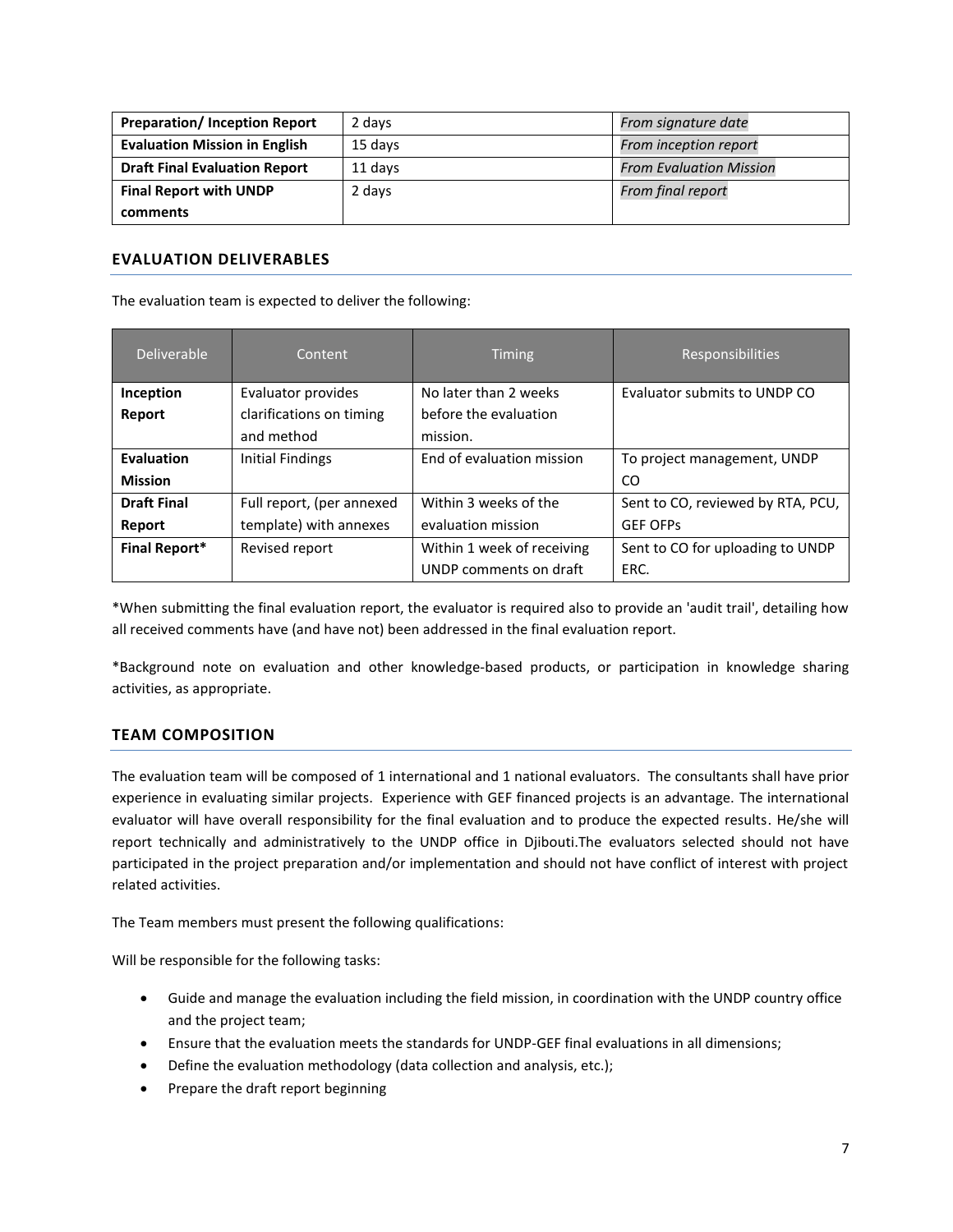- Define the division of labour in the evaluation team;
- Conduct relevant interviews and analyses (on strategy, results achieved, partnerships, etc.);
- Prepare the presentation of the provisional results during the field mission;
- Prepare the draft evaluation report;
- Review and finalize the evaluation report.

Will have to own:

- University education in a relevant field (environmental management, ecology, natural sciences, social or economic sciences);
- A minimum of 7 years of relevant international professional experience, including sound technical knowledge in the areas of climate change and/or natural resource management;
- Previous experience with results-based monitoring and evaluation methodologies;
- Knowledge and/or experience of UNDP and GEF, including relevant evaluation and monitoring strategies and policies;
- Competence in adaptive management applied in the evaluation of international natural resource management projects;
- Demonstrated analytical skills;
- A good command and communication skills in French, English and, if possible, Arabic.

The consultant will be recruited by the Government and UNDP will participate in the identification and selection.

# **EVALUATOR ETHICS**

Evaluation consultants will be held to the highest ethical standards and are required to sign a Code of Conduct (Annex E) upon acceptance of the assignment. UNDP evaluations are conducted in accordance with the principles outlined in the [UNEG 'Ethical Guidelines for Evaluations'](http://www.unevaluation.org/ethicalguidelines)

# **PAYMENT MODALITIES AND SPECIFICATIONS**

(*this payment schedule is indicative, to be filled in by the CO and UNDP GEF Technical Adviser based on their standard procurement procedures)*

| $\frac{9}{6}$ | Milestone                                                                                 |
|---------------|-------------------------------------------------------------------------------------------|
| 10%           | At contract signing                                                                       |
| 40%           | Following submission and approval of the 1ST draft terminal evaluation report             |
| 50%           | Following submission and approval (UNDP-CO and UNDP RTA) of the final terminal evaluation |
|               | report                                                                                    |

### **APPLICATION PROCESS**

Applicants are requested to apply online [http://www.undp.org/content/undp/en/home/jobs.htmlb](http://www.undp.org/content/undp/en/home/jobs.html)y (date). Individual consultants are invited to submit applications together with their CV for these positions. The application should contain a current and complete C.V. in English and French. with indication of the e-mail and phone contact. Shortlisted candidates will be requested to submit a price offer indicating the total cost of the assignment (including daily fee, per diem and travel costs).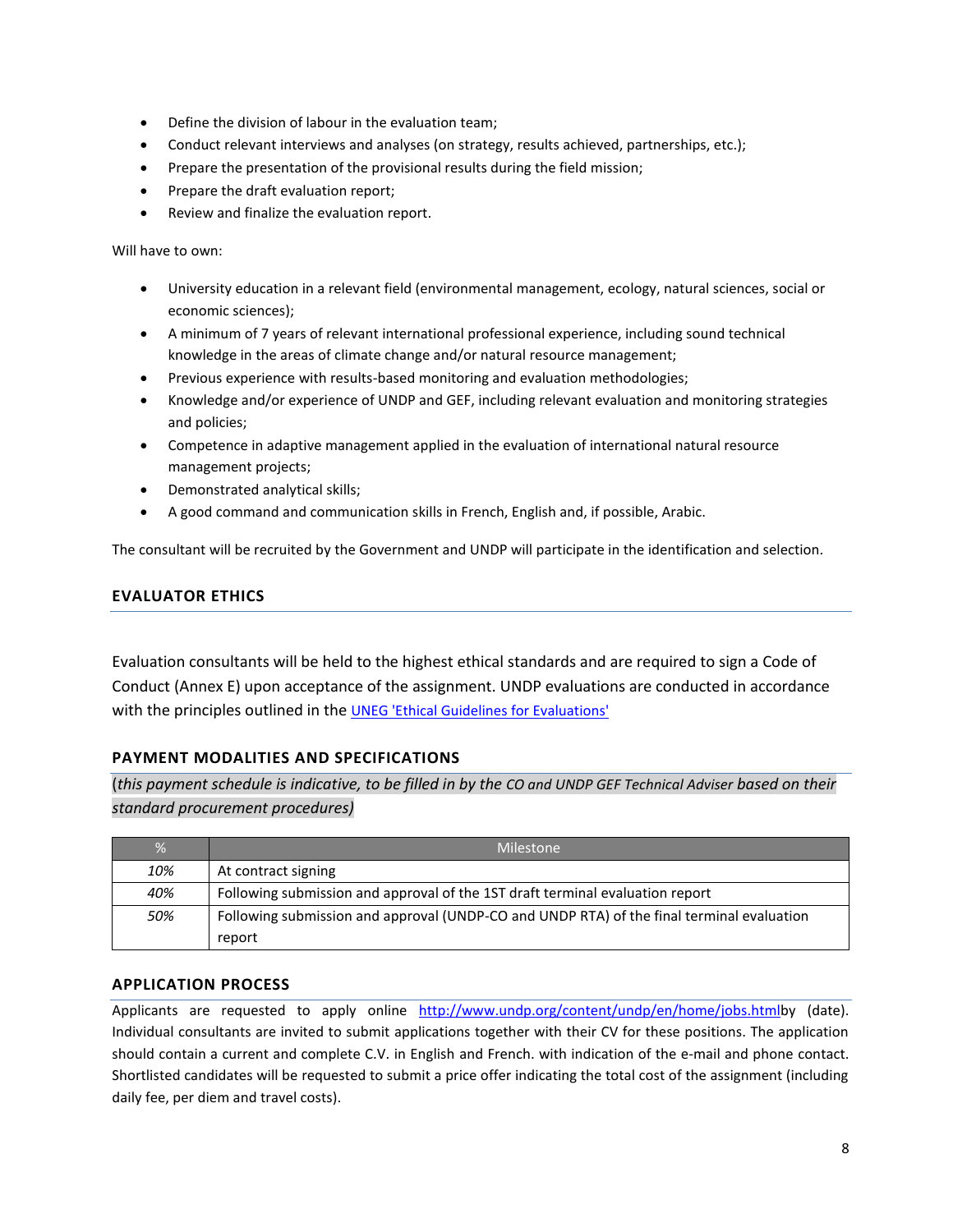UNDP applies a fair and transparent selection process that will consider the competencies/skills of the applicants as well as their financial proposals. Qualified women and members of social minorities are encouraged to apply.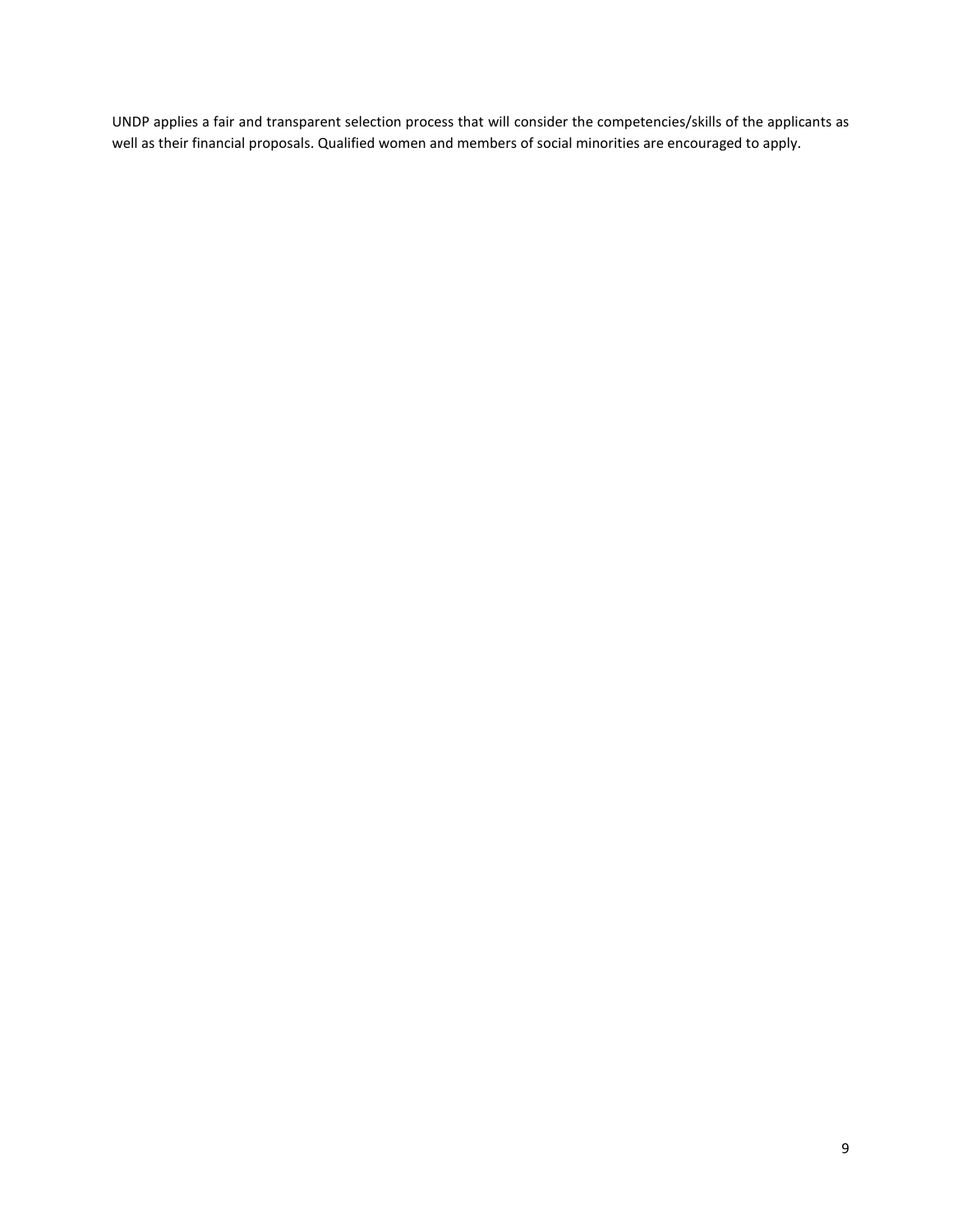**This project will contribute to achieving the following Country Programme Outcome as defined in CPAP or CPD:**

CPAPFOCUSAREA2(SUSTAINABLEENVIRONMENTANDCLIMATECHANGE)OUTPUT2:Vulnerablecommunitiesbetterequippedwhenfacedwithclimatechange

CPAPFOCUSAREA2OUTPUT3:Moreeffectivepreservationinterventionsfortheenvironmentandecosystems

#### **Country Programme Outcome Indicators:**

CPD Indicator: By 2017, the capacity of environmental management process is enhanced, the results of socio-economic surveys are available, the unemployment situation has improved, jobs are created, the resilience of communities to climate change is strengthened

**Primary Applicable Key Environment and Sustainable Development Key Result Area (same as that on the cover page, circle one):**

Promote climate change adaptation

**Applicable GEF Strategic Objective and Programme:**

Objective 2: Increase adaptive capacity to respond to the impacts of climate change, including variability, at local, national, regional and global level

## **Applicable GEF Expected Outcomes:**

<span id="page-9-0"></span>Outcome 2.1: Increased knowledge and understanding of climate variability and change-induced risks at country level and in targeted vulnerable areas Outcome 2.2: Strengthened adaptive capacity to reduce risks to climate-induced economic losses

### **Applicable GEF Outcome Indicators:**

• % of population covered by climate change riskmeasures

|                                                                                                                                                                                                                                                                                           | <b>Indicator</b>                                                                                                                                 | <b>Baseline</b>                                                                                                                                                                                                                                                                                                                                                                                                                                                                                                                                                                                                                                                                                                                                            | <b>Targets</b><br><b>End of Project</b>                                                                                       | Source of<br>verification                                    | <b>Risks and</b><br><b>Assumptions</b>                                                                                                                                                                                                                                                                                                   |
|-------------------------------------------------------------------------------------------------------------------------------------------------------------------------------------------------------------------------------------------------------------------------------------------|--------------------------------------------------------------------------------------------------------------------------------------------------|------------------------------------------------------------------------------------------------------------------------------------------------------------------------------------------------------------------------------------------------------------------------------------------------------------------------------------------------------------------------------------------------------------------------------------------------------------------------------------------------------------------------------------------------------------------------------------------------------------------------------------------------------------------------------------------------------------------------------------------------------------|-------------------------------------------------------------------------------------------------------------------------------|--------------------------------------------------------------|------------------------------------------------------------------------------------------------------------------------------------------------------------------------------------------------------------------------------------------------------------------------------------------------------------------------------------------|
| Project Objective <sup>75</sup><br>Reduction of<br>climate-related<br>vulnerabilities<br>facing<br>the<br>inhabitants<br>mountainous<br>of<br>Diibouti through<br>regions of<br>institutional<br>strengthening,<br>climate-smart<br>water<br>targeted<br>management<br>and<br>investment. | 1. Number of<br>households<br>with<br>livelihoods<br>enhanced<br>through access to water,<br>improved<br>ecosystem services and<br>reforestation | 2010<br>Rapid<br>Drought<br><b>The</b><br>Impact Assessment found that the total<br>economic loss attributed to the recent<br>drought amounted to 3.9% of GDP. Due<br>to the impacts of drought, transhumance<br>is being constrained by a reduction in<br>grazing routes with sufficient water and<br>pasture. More than 70% of the population<br>and herds do not have access to water<br>within a reasonable distance. In the<br>mountainous areas, communities are<br>disproportionally poor due to the lack of<br>infrastructure, limited market access and<br>harsher agricultural conditions relative to<br>lowland areas. Habitat loss is a major<br>threat in the Horn of Africa's dryland<br>as well. <sup>76</sup><br>In Djibouti,<br>highlands | I. TARGET: USD<br>$2,000$ HHs <sup>79</sup> have<br>enhanced<br>livelihoods due to<br>water mobilisation<br>and reforestation | 1. Initial socio-<br>economic<br>survey and final<br>survey. | <b>ASSUMPTION:</b><br>sufficient<br>There<br>1S<br>political support and<br>capacity within the<br>agencies dealing with<br>adaptation<br>for<br>successful<br>execution<br>implementation<br>and<br>of the project.<br>RISK: The National<br>Climate<br>Change<br>fails to<br>Committee<br>meet regularly due to<br>lack of incentives. |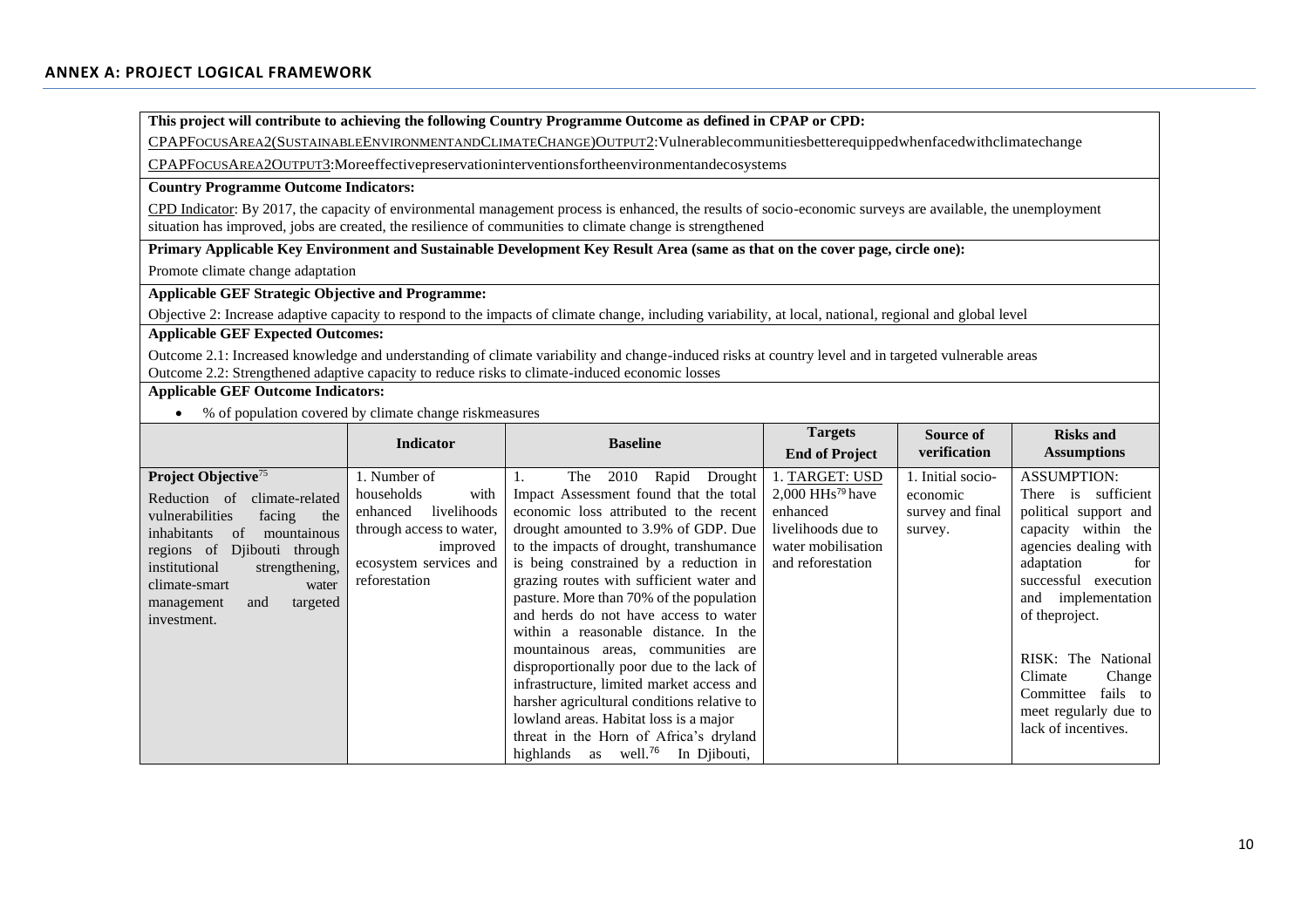|                                                                                                                                                                    | mountain vegetation is a vital natural<br>resource and a source of livelihood for the<br>mostly nomadic pastoralists. Without<br>any alternatives, pastoralists are currently<br>forced to over-exploit mountain<br>resources, contributing to further<br>weakening of the natural environment. <sup>77</sup><br>Deforestation, occurring at a rate of 3%<br>per year, <sup>78</sup> has worsened the impacts of<br>flash floods and erosion by reducing rates<br>of waterretention.<br><b>BASELINE 1:</b> All target farmers and<br>require<br>strengthened<br>pastoralists<br>livelihoods to become less vulnerable to<br>climate shocks. Livelihoods need to be<br>strengthened by mobilizing water with<br>physical infrastructure for use during the<br>dry season (e.g., earth dams and retention<br>basins, boreholes, etc). Also, livelihoods<br>need to be strengthened<br>with<br>reforestation/afforestation<br>and<br>sustainable land use practices. Farmers<br>and pastoralists need to be provided<br>technical and applied knowledge on soil<br>and water conservation methods and<br>other sustainable practices to ensure that<br>they can continually make use of<br>productive ecosystemservices. |                                                                                                                                                                                                                        |                                                                                    | RISK: Investments in<br>water mobilisation,<br>agriculture<br>and<br>pastoral systems are<br>jeopardised by an<br>unanticipated<br>increase<br>in<br>the<br>frequency offlood<br>events and continued<br>drought. |
|--------------------------------------------------------------------------------------------------------------------------------------------------------------------|-----------------------------------------------------------------------------------------------------------------------------------------------------------------------------------------------------------------------------------------------------------------------------------------------------------------------------------------------------------------------------------------------------------------------------------------------------------------------------------------------------------------------------------------------------------------------------------------------------------------------------------------------------------------------------------------------------------------------------------------------------------------------------------------------------------------------------------------------------------------------------------------------------------------------------------------------------------------------------------------------------------------------------------------------------------------------------------------------------------------------------------------------------------------------------------------------------------------------|------------------------------------------------------------------------------------------------------------------------------------------------------------------------------------------------------------------------|------------------------------------------------------------------------------------|-------------------------------------------------------------------------------------------------------------------------------------------------------------------------------------------------------------------|
| 2. Reactivation of the<br>National<br>Climate<br>Committee<br>Change<br>(NCCC) to coordinate<br>climate change and<br>resilience-building<br>projects /activities. | 2. In 1999, a National CC Committee<br>(NCCC) was formally established by<br>Presidential Decree. The Committee was<br>able to convene only 2 meetings before it<br>was dissolved due to an unclear mandate<br>and a lack of institutional and financial<br>backing. Most Government institutions<br>have limited understanding<br>of the transversal impacts of climate<br>change on diverse socio-economic                                                                                                                                                                                                                                                                                                                                                                                                                                                                                                                                                                                                                                                                                                                                                                                                          | 2.<br>TARGET:<br>Reactivation of the<br>Climate<br>National<br>Change Committee<br>(NCCC) with aclear<br>mandate and a<br>technically-capable<br>Secretariat.<br>The<br><b>NCCC</b><br>will<br>be<br>authorised tohave | 2. Legal<br>mandate of the<br>NCCC.<br>Minutes<br>from<br><b>NCCC</b><br>meetings. |                                                                                                                                                                                                                   |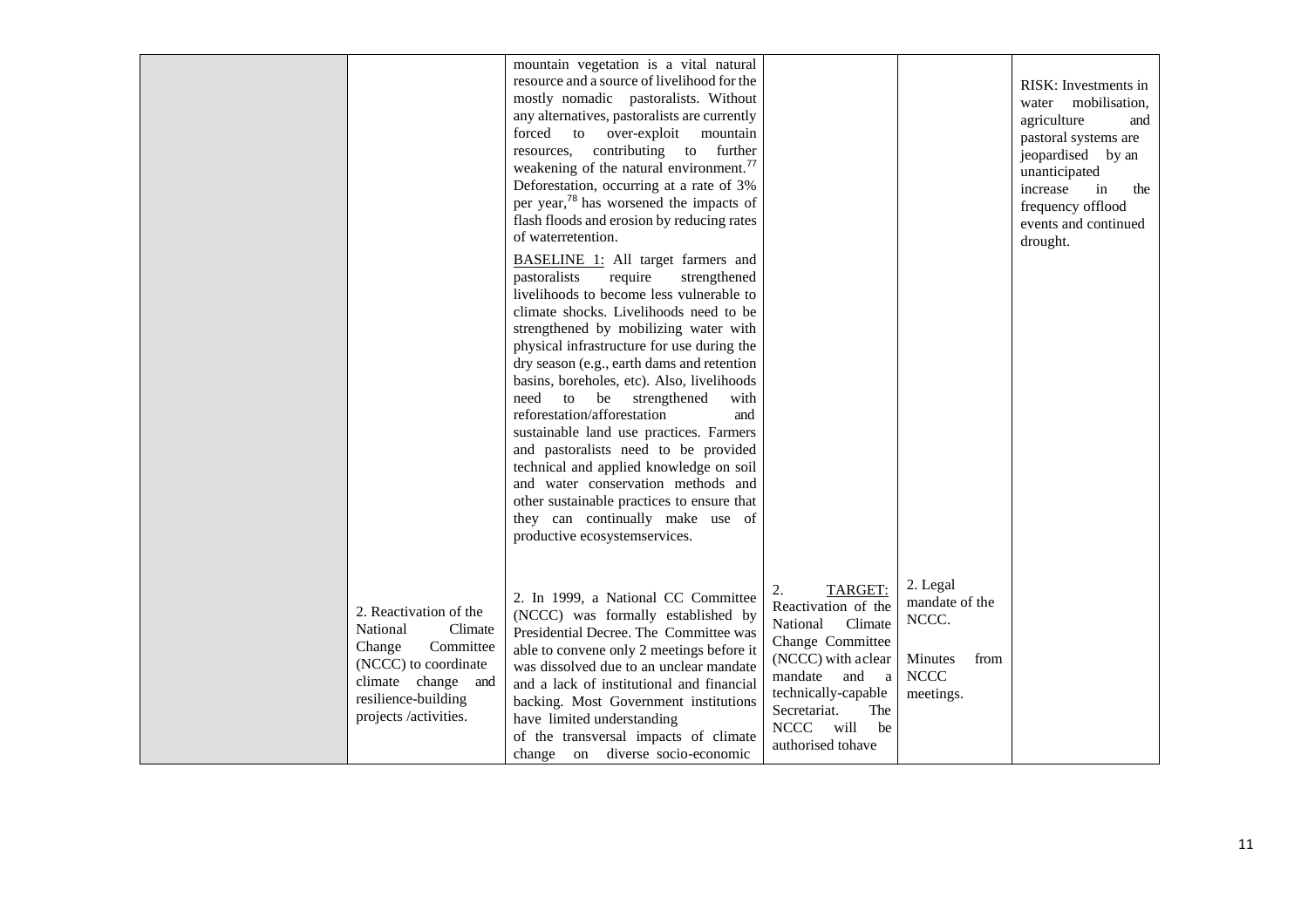|  | health,<br>poverty,<br>(e.g.<br>sectors<br>employment).<br>2. BASELINE: The former National<br>Change Committee<br>has<br>Climate<br>effectively ceased to exist. | the power of a<br>Government<br>Permanent<br>Secretariat and the<br>Ministry<br>of<br>Environment<br>(MHUE) will be<br>officially<br>designated as the<br>for<br>host<br>the<br>Secretariat. |
|--|-------------------------------------------------------------------------------------------------------------------------------------------------------------------|----------------------------------------------------------------------------------------------------------------------------------------------------------------------------------------------|
|--|-------------------------------------------------------------------------------------------------------------------------------------------------------------------|----------------------------------------------------------------------------------------------------------------------------------------------------------------------------------------------|

|                                                                                                                                                                                                                                                                         | <b>Indicator</b>                                                                                                                                                                                                                   | <b>Baseline</b>                                                                                                                                                                                                                                                                                                                                                                                                                                                                    | <b>Targets</b>                                                                                                                                                                                                                                           | <b>Source</b><br>of                                                                                                              | <b>Risks</b><br>and                                                                                                                                                                                                                                                                                                                                     |
|-------------------------------------------------------------------------------------------------------------------------------------------------------------------------------------------------------------------------------------------------------------------------|------------------------------------------------------------------------------------------------------------------------------------------------------------------------------------------------------------------------------------|------------------------------------------------------------------------------------------------------------------------------------------------------------------------------------------------------------------------------------------------------------------------------------------------------------------------------------------------------------------------------------------------------------------------------------------------------------------------------------|----------------------------------------------------------------------------------------------------------------------------------------------------------------------------------------------------------------------------------------------------------|----------------------------------------------------------------------------------------------------------------------------------|---------------------------------------------------------------------------------------------------------------------------------------------------------------------------------------------------------------------------------------------------------------------------------------------------------------------------------------------------------|
|                                                                                                                                                                                                                                                                         |                                                                                                                                                                                                                                    |                                                                                                                                                                                                                                                                                                                                                                                                                                                                                    | <b>End of Project</b>                                                                                                                                                                                                                                    | verification                                                                                                                     | <b>Assumptions</b>                                                                                                                                                                                                                                                                                                                                      |
| <b>Outcome 1</b><br>Institutional<br>for<br>capacities<br>coordinated,<br>climate-resilient<br>planning<br>strengthened.<br>Mechanisms and a<br>de-risked<br>investment<br>environment<br>established<br>to<br>catalyse finance for<br>climate<br>change<br>adaptation. | 1. Development of a National<br>Climate Change Strategy to<br>guide the NCCC on appropriate<br>coordination<br>mechanisms and diversified,<br>financing strategies to support<br>adaptation-related activities in<br>thelong-term. | 1. There is no national strategy on<br>how to approach the challenge of<br>climate change, how to coordinate<br>climate change-related projects, or<br>how to prioritise adaptation activities<br>based on their cross-sectoral benefits<br>and impacts. The country has no<br>expertise in cost-<br>benefit<br><sub>or</sub><br>adaptation economics which can<br>support dynamic modelling.<br>1. BASELINE: A National Climate<br>Change Strategy does not exist in<br>Djibouti. | 1. TARGET: Creation<br>of a National Climate<br>Change<br>Strategy<br>informed by dynamic<br>modelling<br>results<br>which guides<br>the<br>NCCC's<br>work<br>and<br>provides<br>strategic<br>coherence to climate<br>change initiatives in<br>Djibouti. | 1. Review of the<br>NCC Strategy.<br>Review of<br>adaptation<br>projects/programmes<br>and their uptake into<br>the NCCStrategy. | <b>ASSUMPTION:</b><br>Institutions have the<br>will and ability to<br>engage<br>$\sin$<br>coordinated<br>long-<br>planning to<br>term<br>mitigate<br>potential<br>change<br>climate<br>risks.<br><b>ASSUMPTION:</b><br>Relevant Ministries<br>have an interest in<br>fully<br>integrating<br>adaptation strategies<br>into their long-term<br>planning. |
|                                                                                                                                                                                                                                                                         | 2. Development of a roadmap<br>outlining how to establish and<br>capitalize a Fund for the<br>Environment<br>Climate<br>and<br>Change.                                                                                             | 2. Current Government funds are used<br>address<br>extreme<br>short-term<br>to<br>challenges such as poverty and<br>malnutrition. The Government often<br>finds it difficult to justify the<br>allocation of scarce fiscal revenues to<br>longer-term needs. As aresult,                                                                                                                                                                                                           | 2.<br>TARGET:<br>defining<br>Roadmap<br>how to establish and<br>capitalize a National<br>Environment<br>and<br>Climate Change Fund<br>which<br>supports<br>climate-smart                                                                                 | 2. Review of the<br>roadmap on how to<br>establish and<br>capitalize an<br>Environment and<br>Climate Change<br>Fund.            | <b>ASSUMPTION:</b><br>The Government of<br>Djibouti<br>has<br>sufficient incentive<br>to design a Fund for<br>the Environment and<br>Climate<br>Change<br>which<br>be<br>can<br>effectivelytargeted                                                                                                                                                     |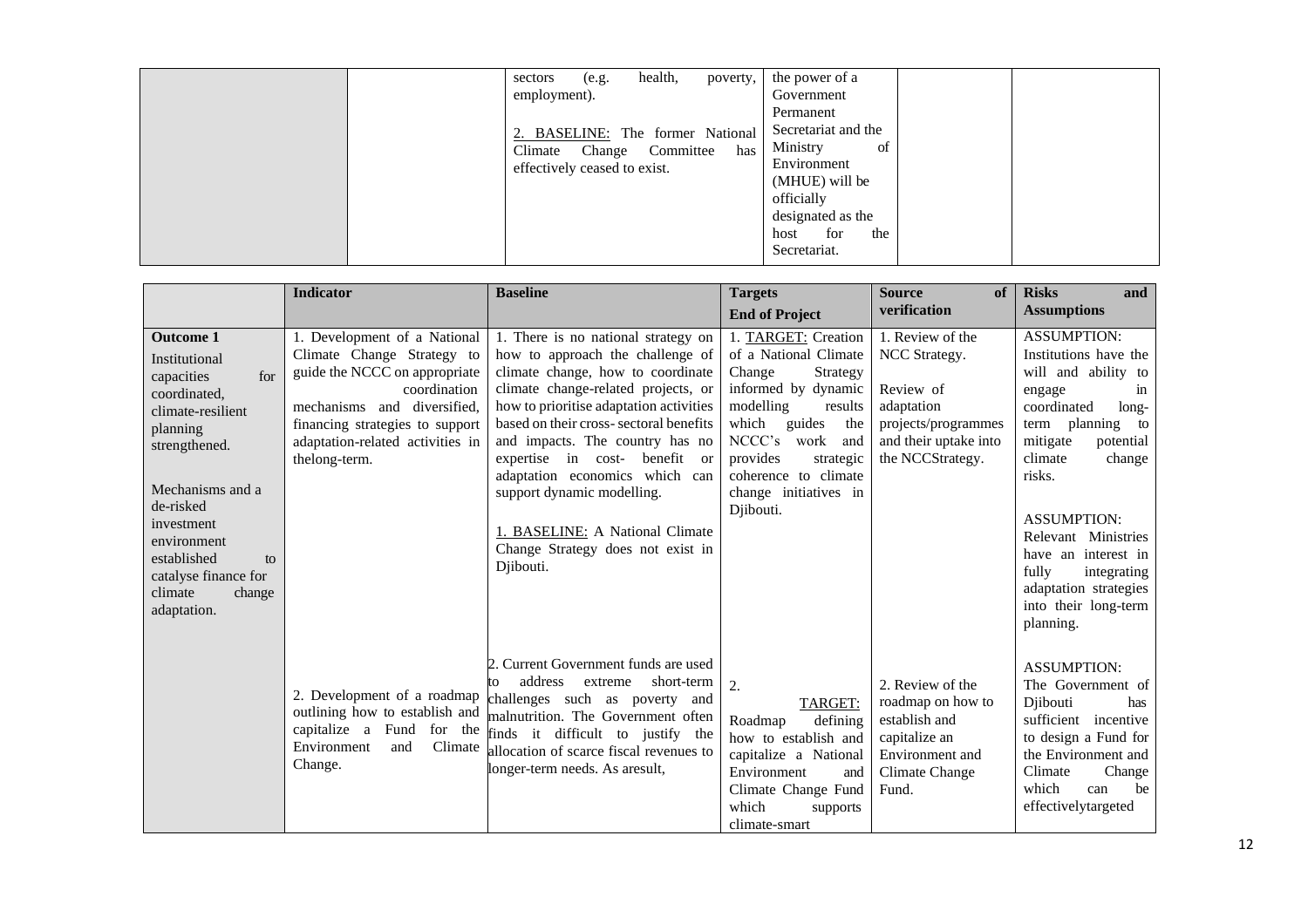|                                                                                                                                                                                                                                               | <b>Indicator</b>                                                                                                                                                                                                                                                                                                                                           | <b>Baseline</b>                                                                                                                                                                                                                                                                                                                                                                                                                                                                                                                                                                                                                                                                                                                      | <b>Targets</b>                                                                                                                                                                                                                                                                                                                           | <b>Source</b><br>of                                                                                                                                                           | <b>Risks</b><br>and                                                                                                                                                                                                                                                                                                                                                         |
|-----------------------------------------------------------------------------------------------------------------------------------------------------------------------------------------------------------------------------------------------|------------------------------------------------------------------------------------------------------------------------------------------------------------------------------------------------------------------------------------------------------------------------------------------------------------------------------------------------------------|--------------------------------------------------------------------------------------------------------------------------------------------------------------------------------------------------------------------------------------------------------------------------------------------------------------------------------------------------------------------------------------------------------------------------------------------------------------------------------------------------------------------------------------------------------------------------------------------------------------------------------------------------------------------------------------------------------------------------------------|------------------------------------------------------------------------------------------------------------------------------------------------------------------------------------------------------------------------------------------------------------------------------------------------------------------------------------------|-------------------------------------------------------------------------------------------------------------------------------------------------------------------------------|-----------------------------------------------------------------------------------------------------------------------------------------------------------------------------------------------------------------------------------------------------------------------------------------------------------------------------------------------------------------------------|
|                                                                                                                                                                                                                                               |                                                                                                                                                                                                                                                                                                                                                            |                                                                                                                                                                                                                                                                                                                                                                                                                                                                                                                                                                                                                                                                                                                                      | <b>End of Project</b>                                                                                                                                                                                                                                                                                                                    | verification                                                                                                                                                                  | <b>Assumptions</b>                                                                                                                                                                                                                                                                                                                                                          |
|                                                                                                                                                                                                                                               |                                                                                                                                                                                                                                                                                                                                                            | existing budget plans (excluding donor<br>support) do not have long- term<br>financing mechanisms which target<br>activities, projects or programmes that<br>build resilience to climate change. In<br>addition, although there are more<br>than50 international public funds and<br>6,000 private equity funds providing<br>climate change financing, Djibouti has<br>no capacity to access and channel these<br>funds to address the climate and<br>development needs identified by the<br>NAPA and NAPs. Djibouti requires<br>capacity reinforcement in how to<br>identify which funds are appropriate,<br>how to coordinate the actions funded<br>by such funds, and how to strengthen<br>national ownership of climate finance. | adaptation<br>activities<br>for rural and urban<br>populations in the<br>long-term and which<br>supports ongoing and<br>future<br>climate<br>resilienceprojects.                                                                                                                                                                         |                                                                                                                                                                               | towards adaptation-<br>related activities in a<br>transparent manner<br>with<br>appropriate<br>financial<br>management.<br>RISK:<br>Institutions working<br>in adaptation have<br>little<br>financial<br>literacy and capacity<br>to establish funds<br>and<br>financial<br>instruments and to<br>assess the costs and<br>measures<br>οf<br>different adaptation<br>options |
|                                                                                                                                                                                                                                               |                                                                                                                                                                                                                                                                                                                                                            | BASELINE: No mechanism to<br>attract and channel funding for<br>medium- to long-term climate<br>resilience-strengthening activities.                                                                                                                                                                                                                                                                                                                                                                                                                                                                                                                                                                                                 |                                                                                                                                                                                                                                                                                                                                          |                                                                                                                                                                               |                                                                                                                                                                                                                                                                                                                                                                             |
| <b>Outcome 2</b><br>Improved<br>water<br>management in the<br>targeted<br>regions<br>(Adailou<br>and<br>Assamo) to conserve<br>scarce<br>water<br>and<br>resources<br>temporal<br>manage<br>flows to<br>reduce<br>flooding<br>and<br>erosion. | of micro-dams,<br>Number<br>cisterns, retention basins<br>and bank fortifications built<br>with the dual goals of<br>reducing<br>downstream<br>impacts during flood events<br>and retaining water to<br>replenish<br>groundwater<br>resources.<br>Percentage of total hectarage<br>of agro-pastoralists' land<br>which is<br>irrigated<br>by<br>boreholes. | <b>BASELINE</b><br>$1-3:$<br>The<br>rural<br>mountainous populations are at<br>extreme risk because they do not have<br>enough water for drinking and<br>irrigation. They are also subject to<br>loss of crops and livestock due to the<br>fact that the most fertile areas are<br>within or adjacent to wadis which are<br>susceptible to flash flooding. Due to<br>the geomorphic context, the region is<br>subject to significant erosion and<br>surface water cannot be effectively<br>captured<br>to<br>recharge<br>groundwaterresources.                                                                                                                                                                                       | TARGETS 1-3:<br>1.<br>Design<br>and<br>$\overline{3}$<br>construction<br>of<br>micro-dams;<br>fifteen(15) $100 \text{ m}^3$<br>cisterns, where each<br>will provide<br>potable water to 15<br>families; 16 semi-<br>underground sills (8 in<br>Adailouand<br>8 in Assamo); 2,000<br>$m^3$ and 4,000 $m^3$ of<br>bank fortifications with | $1-3$ :Construction log<br>of the Department of<br>Large Works (micro-<br>dams, cisterns, sills,<br>gabion<br>reinforcement)<br>Borehole drilling log<br>(Ministry of Water). | <b>ASSUMPTION:</b><br>Initial<br>hydrogeological<br>studies and technical<br>assessments<br>are<br>their<br>accurate in<br>predictions of water<br>capture and storage<br>capacities.<br><b>ASSUMPTION:</b><br>Local populations,<br>including nomadic                                                                                                                      |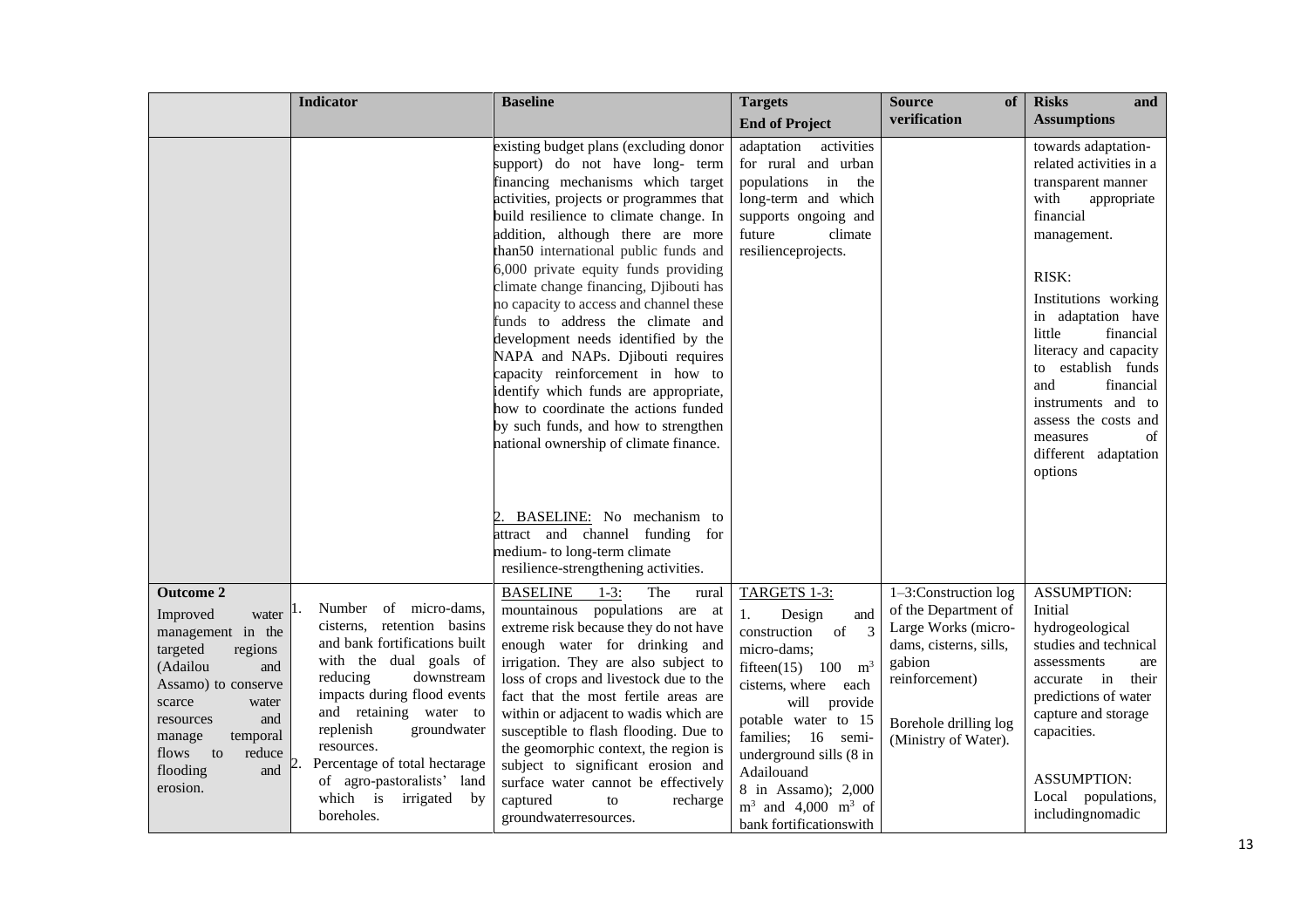|--|

| 3. Number of hectares of land<br>replanted and reforested in<br>Assamo, Adailou and Ayladou<br>to: i) regenerate dwindling<br>species and valued pastoral<br>species and ii) reduceerosion. |                                                                                                                                                                                                                                                                                                                                                                                                                                                                                                                                                                                                                                                                                                                                                                                                                                                                                                                                                                                                                                                                                                                                                                    | <b>Targets</b>                                                                                                                                                                                                                                                                                                                                                         | <b>Source</b><br>of                                          | <b>Risks</b><br>and                                                                                                                                                                                                                                                                                                                                                                                                                                                                                                                                                                                                                                              |
|---------------------------------------------------------------------------------------------------------------------------------------------------------------------------------------------|--------------------------------------------------------------------------------------------------------------------------------------------------------------------------------------------------------------------------------------------------------------------------------------------------------------------------------------------------------------------------------------------------------------------------------------------------------------------------------------------------------------------------------------------------------------------------------------------------------------------------------------------------------------------------------------------------------------------------------------------------------------------------------------------------------------------------------------------------------------------------------------------------------------------------------------------------------------------------------------------------------------------------------------------------------------------------------------------------------------------------------------------------------------------|------------------------------------------------------------------------------------------------------------------------------------------------------------------------------------------------------------------------------------------------------------------------------------------------------------------------------------------------------------------------|--------------------------------------------------------------|------------------------------------------------------------------------------------------------------------------------------------------------------------------------------------------------------------------------------------------------------------------------------------------------------------------------------------------------------------------------------------------------------------------------------------------------------------------------------------------------------------------------------------------------------------------------------------------------------------------------------------------------------------------|
|                                                                                                                                                                                             |                                                                                                                                                                                                                                                                                                                                                                                                                                                                                                                                                                                                                                                                                                                                                                                                                                                                                                                                                                                                                                                                                                                                                                    | <b>End of Project</b>                                                                                                                                                                                                                                                                                                                                                  | verification                                                 | <b>Assumptions</b>                                                                                                                                                                                                                                                                                                                                                                                                                                                                                                                                                                                                                                               |
| Number of pastoral centers<br>4.<br>(pastoretums) in eachregion<br>knowledge<br>manner.                                                                                                     | There is a need to reforest and re-<br>vegetate the mountain regions.<br>The agro-pastoral communities also<br>require the technical and operational<br>capacities to produce diversified<br>crops and develop more sustainable<br>agro-pastoral and pastoral practices<br>(e.g. producing drought- and salt-<br>tolerant forage and a diverse variety<br>of crops to generate revenues<br>throughout all seasons).<br>BASELINE 1-3: 1 borehole in each<br>zone, 10 shallow wells in Adailou,<br>14 in Assamo, 2 ha of agro-pastoral<br>plots in Adailou (not irrigated) and<br>10 ha of agro-pastoral plots (not<br>irrigated) in Assamo, 10 ha of<br>reforestation/re-vegetation/re-<br>seeding activities.<br><b>BASELINE 4:</b> The pastoralists in<br>each region have had no capacity<br>reinforcement on soil conservation<br>measures, re-seeding, veterinary<br>medicine and animal hygiene to<br>ensure more sustainable pastoralist<br>practices. Pastoretums provide an<br>enclosed and guarded plot to practice<br>sustainable pastoralism with expert<br>transfer.<br>However,<br>had<br>neither region has<br>the<br>opportunity to learn in such a | wirework (i.e. gabion)<br>Adailou<br>in<br>and<br>Assamo respectively<br>to protect wadi banks<br>and agricultural plots<br>fromerosion.<br>30 hectares irrigated in<br>Assamo<br>and<br>30<br>hectares in Adailou.<br>70 ha in Assamo and<br>380<br>hectares<br>in<br>Adailou replanted and<br>reforested.<br>TARGET 4: 1<br>pastoretum in<br>each<br>region created. | 4. Ministry<br>of<br>Livestock records on<br>the pastoretums | pastoralists, will not<br>trespass<br>into<br>protected<br>reforestation and re-<br>vegetation areas due<br>to being informed of<br>the purpose of these<br>areas to restore the<br>natural environment<br>and reduce erosion,<br>due<br>and<br>to<br>introducing security<br>guards and robust<br>fencing<br>as<br>protectionmeasures.<br>RISK:<br>Works<br>associated<br>with<br>water<br>mobilization<br>and<br>retention<br>infrastructures lead<br>unanticipated<br>to<br>environmental<br>impacts.<br>RISK:<br>Limited capacity of<br>local populations to<br>perform<br>maintenance<br><sub>on</sub><br>boreholes and solar-<br>powered<br>well<br>pumps. |
| 5. Number of women's tree<br>seedling nurseries created in both<br>Assamo (0 nurseries in Adailou).<br>Adailou and Assamo to i)                                                             | <b>BASELINE 5:</b> 1 tree nursery in                                                                                                                                                                                                                                                                                                                                                                                                                                                                                                                                                                                                                                                                                                                                                                                                                                                                                                                                                                                                                                                                                                                               | TARGET 5: At least 1                                                                                                                                                                                                                                                                                                                                                   | 5.Irrigation<br>and<br>nursery recordskept                   |                                                                                                                                                                                                                                                                                                                                                                                                                                                                                                                                                                                                                                                                  |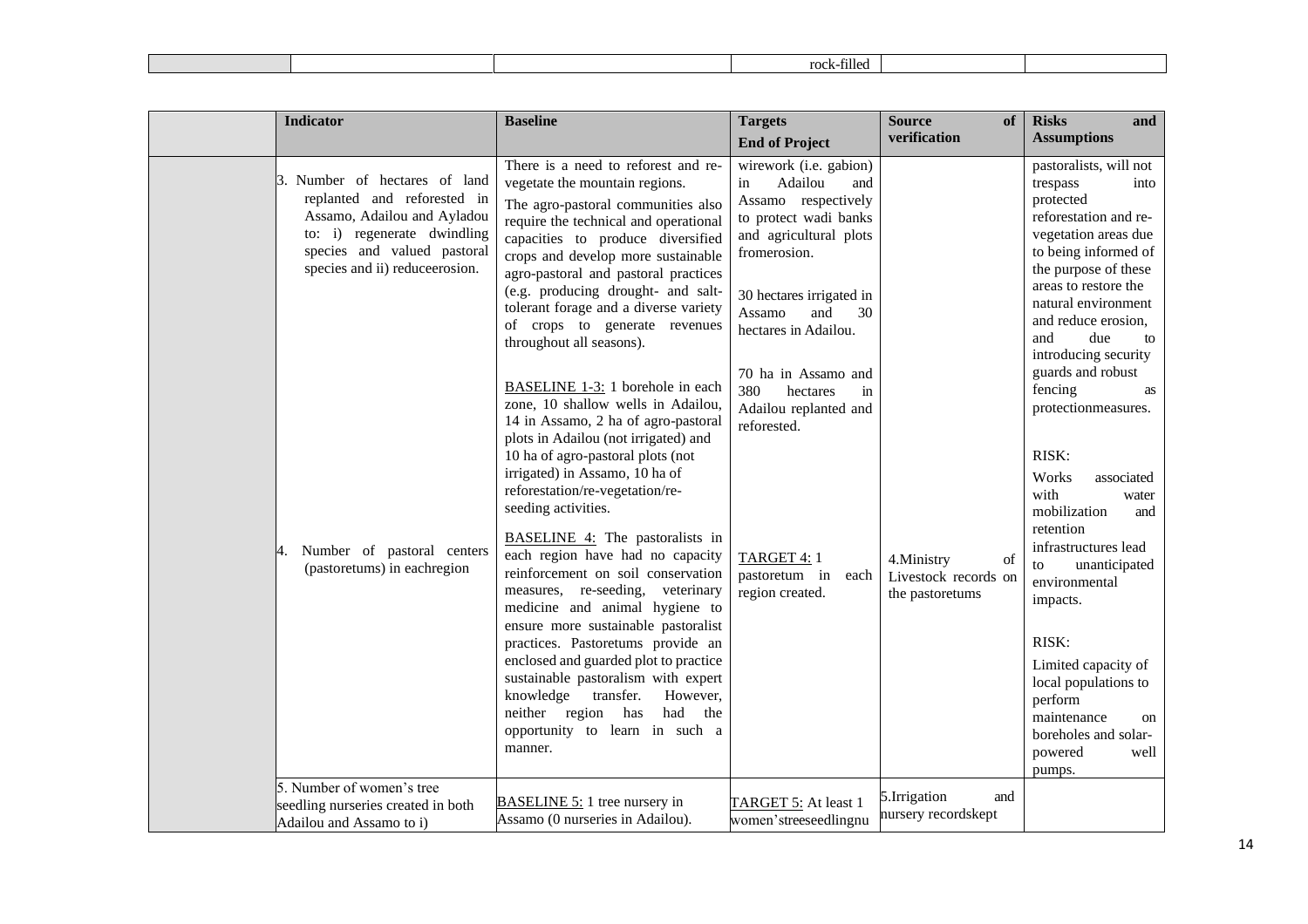|--|--|--|--|--|--|--|

|                                                                                                                                | <b>Indicator</b>                                                                                                                    | <b>Baseline</b>                                                                                                                                                                                                                                                                                                                                                                                 | <b>Targets</b>                                                                                                                                                                                                                                                                                                                         | <b>Source</b><br>of                                                                                                                                                                                                                                | <b>Risks</b><br>and                                                                                        |
|--------------------------------------------------------------------------------------------------------------------------------|-------------------------------------------------------------------------------------------------------------------------------------|-------------------------------------------------------------------------------------------------------------------------------------------------------------------------------------------------------------------------------------------------------------------------------------------------------------------------------------------------------------------------------------------------|----------------------------------------------------------------------------------------------------------------------------------------------------------------------------------------------------------------------------------------------------------------------------------------------------------------------------------------|----------------------------------------------------------------------------------------------------------------------------------------------------------------------------------------------------------------------------------------------------|------------------------------------------------------------------------------------------------------------|
|                                                                                                                                |                                                                                                                                     |                                                                                                                                                                                                                                                                                                                                                                                                 | <b>End of Project</b>                                                                                                                                                                                                                                                                                                                  | verification                                                                                                                                                                                                                                       | <b>Assumptions</b>                                                                                         |
|                                                                                                                                | produce seeds, ii) multiply<br>species (e.g. wind-blocking<br>plants, fruit-bearing trees, etc),<br>and iii) support reforestation; |                                                                                                                                                                                                                                                                                                                                                                                                 | created<br>both<br>in<br>Adailou and Assamo.                                                                                                                                                                                                                                                                                           | by the Ministry of<br>Agriculture.                                                                                                                                                                                                                 |                                                                                                            |
|                                                                                                                                | 6. Creation of Catchment and<br>Point<br>Water<br>Management<br>Committees.                                                         | <b>BASELINE</b><br>Catchment<br>No<br>6:<br>Water<br>Management<br><b>or</b><br>Point<br>Management Committees exist in<br>either Assamo or Adailou to enable<br>the sustainable management of water<br>use. Most diesel-powered wells have<br>become non-functional due to the<br>high price of diesel and the fact that<br>there is no one with the ability to<br>maintain the pumps locally. | <b>TARGET</b><br>6:<br>5<br>CatchmentManageme<br>nt Committees formed<br>(4 in Adailou in the<br>Weima watershed and<br>1 in Assamo, the Juba<br>watershed) and<br>27Water<br>Point<br>Committees<br>formed<br>in total (one around<br>each water point). All<br>Committees will have<br>4 people including 1<br>femalerepresentative. | 6.Conventions<br>signed,<br>confirming<br>creation<br>of<br>Catchment<br>and<br>Water<br>Point<br>Management<br>Committees<br>Operation<br>and<br>Maintenance training<br>provided<br>by<br>theMinistry<br>of<br>Water<br>to<br>the<br>communities |                                                                                                            |
|                                                                                                                                |                                                                                                                                     |                                                                                                                                                                                                                                                                                                                                                                                                 |                                                                                                                                                                                                                                                                                                                                        | Meeting minutes /<br>records<br>of<br>the<br>Catchment<br>and<br>Water<br>Point<br>Management<br>Committees                                                                                                                                        |                                                                                                            |
| <b>Outcome 3</b>                                                                                                               | Number<br>Automatic<br>of<br>1.                                                                                                     | 1. The Executive Secretariat for                                                                                                                                                                                                                                                                                                                                                                | <b>TARGETS</b>                                                                                                                                                                                                                                                                                                                         | National<br>1.                                                                                                                                                                                                                                     | <b>ASSUMPTION:</b>                                                                                         |
| Improved resilience<br>hydrological<br>to<br>climate changerisks.                                                              | <b>Stations</b><br>Weather<br>(AWSs)<br>procured andinstalled.                                                                      | <b>Risk and Disaster Management</b><br>advises the National Committee on<br>Natural Disasters on technical<br>matters and coordinates prevention,<br>mitigation and response activities.                                                                                                                                                                                                        | One<br>automatic<br>1.<br>weather<br>station<br>procured and installed<br>in each region. See<br>Annex 8c).                                                                                                                                                                                                                            | Meteorological<br><b>Service Procurement</b><br>records.                                                                                                                                                                                           | One weather station<br>in each project zone<br>is sufficient to extend<br>weather<br>the<br>and<br>climate |
| Enhanced resilience<br>to climate-mediated<br>economic<br>shocks<br>through<br>income<br>generation<br>and<br>diversification. |                                                                                                                                     | In line with Djibouti's<br>decentralization approach, SEGRC<br>established Local Risk and<br><b>Catastrophe Management</b><br>Committees (LRCMCs) to transfer<br>risk-related responsibilities tothe                                                                                                                                                                                            |                                                                                                                                                                                                                                                                                                                                        |                                                                                                                                                                                                                                                    | monitoring network<br>to helpwith<br>forecasts<br>and<br>previsions.                                       |
|                                                                                                                                |                                                                                                                                     | regional level. Additionally,                                                                                                                                                                                                                                                                                                                                                                   |                                                                                                                                                                                                                                                                                                                                        |                                                                                                                                                                                                                                                    |                                                                                                            |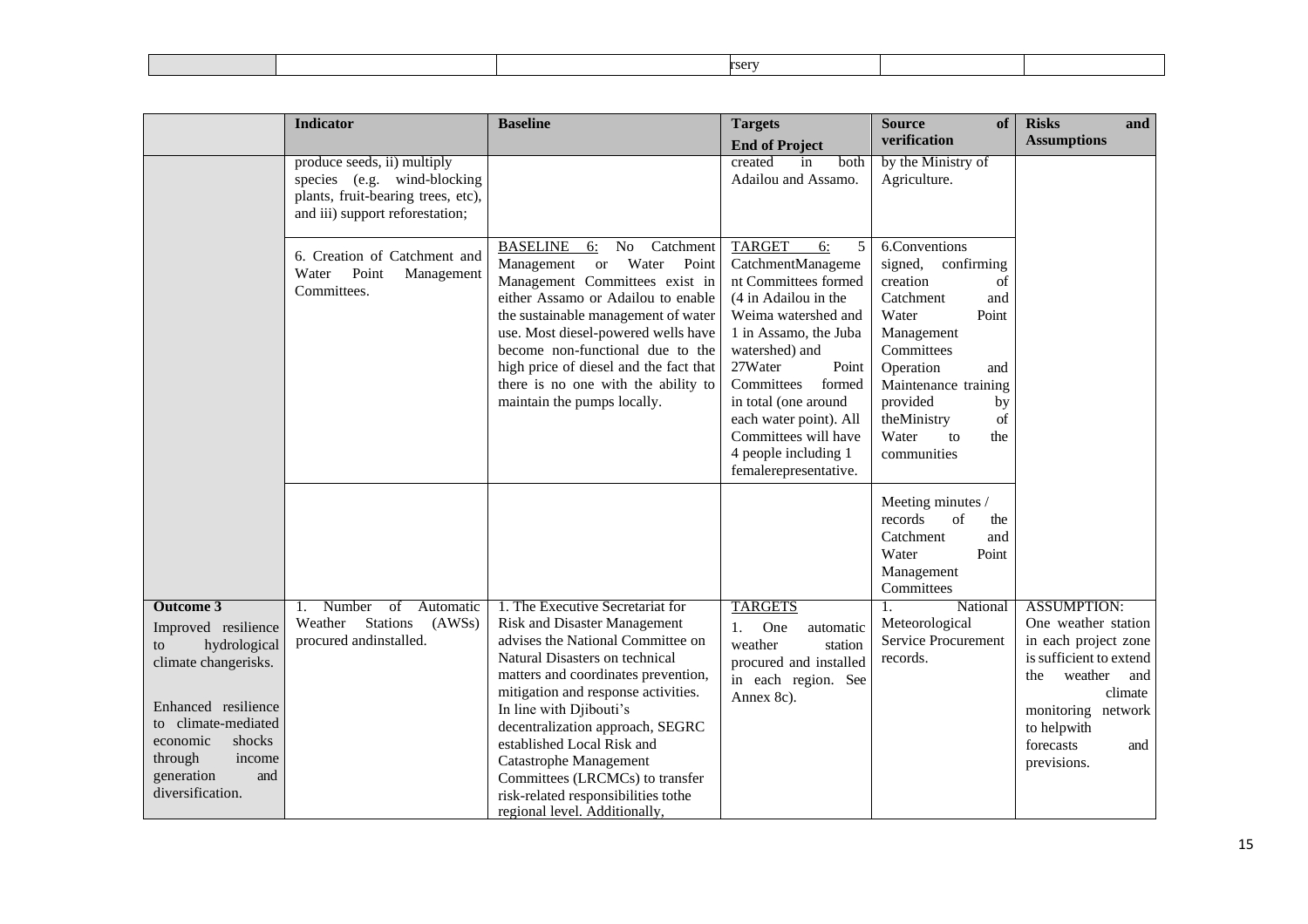| Indicator                                                                                               | <b>Baseline</b>                                                                                                                                                                                                                                                                                                                                                                                                                                                                                                                                                                                                                                                                                                                                                                                                                                                                                                                                                                                                       | <b>Targets</b><br><b>End of Project</b>                                                                                                                                             | <b>Source</b><br>of<br>verification                                                                                                                         | <b>Risks</b><br>and<br><b>Assumptions</b>                                                                                                                                                                                                                                                                                                                                                                                                                                                                     |
|---------------------------------------------------------------------------------------------------------|-----------------------------------------------------------------------------------------------------------------------------------------------------------------------------------------------------------------------------------------------------------------------------------------------------------------------------------------------------------------------------------------------------------------------------------------------------------------------------------------------------------------------------------------------------------------------------------------------------------------------------------------------------------------------------------------------------------------------------------------------------------------------------------------------------------------------------------------------------------------------------------------------------------------------------------------------------------------------------------------------------------------------|-------------------------------------------------------------------------------------------------------------------------------------------------------------------------------------|-------------------------------------------------------------------------------------------------------------------------------------------------------------|---------------------------------------------------------------------------------------------------------------------------------------------------------------------------------------------------------------------------------------------------------------------------------------------------------------------------------------------------------------------------------------------------------------------------------------------------------------------------------------------------------------|
|                                                                                                         | SEGRC drafted general flood action<br>plans for each region in Djibouti<br>with the support of FAO. In spite of<br>these efforts, the LRCMC lacks the<br>technical and operational capacities<br>to prepare community populations<br>for droughts and floods. Similarly,<br>the action plans are general and<br>focused predominantly on the<br>regional capitals, which are located<br>in the lowlands. As such, they do<br>not consider the highland, steep,<br>varied terrain and, most notably, the<br>remote mountainous communities<br>Assamo<br>and<br>Adailou.<br>of<br>need<br>Exacerbating<br>the<br>for<br>information in the highlands is that<br>there are only limited rainfall<br>measurements and noin-situ<br>hydro-meteorological<br>measurements taken to support<br>disaster preparedness decisions<br>(early warnings) in either the<br>Adailou or Assamo watersheds.<br>Limited data collection prevents the<br>identification of risks, delineation of<br>vulnerable zones and projections for |                                                                                                                                                                                     |                                                                                                                                                             | RISK:<br>There is insufficient<br>technical<br>and<br>operational capacity<br>within the regional<br>governments<br>to<br>coordinate drought<br>and<br>flood<br>preparedness.<br>RISK:<br>Targeted farmersand<br>pastoralists<br>are<br>sceptical<br>and<br>unwilling to engage<br>in poultry breeding,<br>bee-keeping<br>and<br>gabion fabrication.<br>so as to diversify<br>theirlivelihoods<br>and/or<br>income<br>diversification<br>strategies do not<br>significantly<br>increase household<br>incomes. |
| 2. Number of community<br>adaptation<br>measures<br>implemented to build drought<br>orflood-resilience. | extreme weather events.<br>BASELINE 1: 1 rain gauge in<br>Adailou and 5 rain gauges in<br>Assamo. No weather stations located<br>in either zone.<br>2. Rural communities in Djibouti,<br>particularly those in remote mountain<br>villages, lack knowledge on the uses<br>of earth dams for water harvesting<br>and the importance of                                                                                                                                                                                                                                                                                                                                                                                                                                                                                                                                                                                                                                                                                 | TARGET 2. One (1)<br>community<br>DRR/DRM<br>adaptation<br>measure<br>implemented in each<br>region (e.g. water point<br>reinforcement<br>with<br>gabion, micro-damde-<br>silting). | 2. Training log for<br>regions<br>and<br>communities<br>maintained<br>by<br>the<br>Executive Secretariat<br>Risk<br>and<br>on<br>Catastrophe<br>Management. | RISK:<br>Limited<br>long-run<br>support for rural<br>mountain regions in<br>terms of sustainable<br>livelihood<br>development.                                                                                                                                                                                                                                                                                                                                                                                |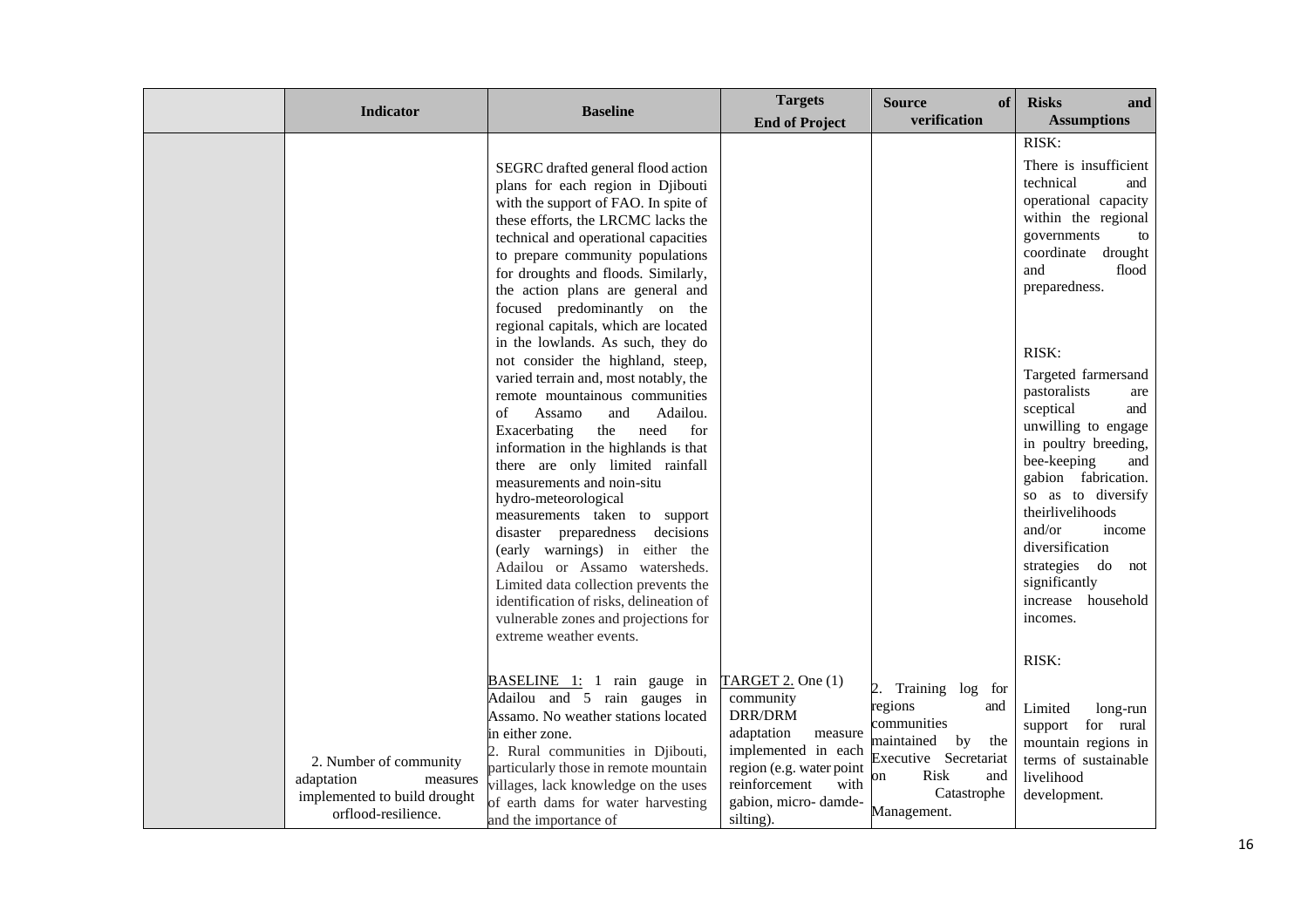| <b>Indicator</b>                                                                                                                                     | <b>Baseline</b>                                                                                                                                                                                                                                                                                                                                                                                                                                                                                                                                                                                                                                                                                                                                                                                                                                                                                                                                                                                                                                                                                                                                                                                                                            | <b>Targets</b>                                                                                                                                                                                                                                     | of<br><b>Source</b>                                                                                                                                                                                                                                       | <b>Risks</b>       | and |
|------------------------------------------------------------------------------------------------------------------------------------------------------|--------------------------------------------------------------------------------------------------------------------------------------------------------------------------------------------------------------------------------------------------------------------------------------------------------------------------------------------------------------------------------------------------------------------------------------------------------------------------------------------------------------------------------------------------------------------------------------------------------------------------------------------------------------------------------------------------------------------------------------------------------------------------------------------------------------------------------------------------------------------------------------------------------------------------------------------------------------------------------------------------------------------------------------------------------------------------------------------------------------------------------------------------------------------------------------------------------------------------------------------|----------------------------------------------------------------------------------------------------------------------------------------------------------------------------------------------------------------------------------------------------|-----------------------------------------------------------------------------------------------------------------------------------------------------------------------------------------------------------------------------------------------------------|--------------------|-----|
|                                                                                                                                                      |                                                                                                                                                                                                                                                                                                                                                                                                                                                                                                                                                                                                                                                                                                                                                                                                                                                                                                                                                                                                                                                                                                                                                                                                                                            | <b>End of Project</b>                                                                                                                                                                                                                              | verification                                                                                                                                                                                                                                              | <b>Assumptions</b> |     |
| 3. Number of rural inhabitants<br>(disaggregated by gender and<br>type of activity) who actively<br>participate in<br>beekeeping,<br>poultry raising | maintaining dams for flood<br>mitigation, as well as the means to<br>properly maintain them. This is in<br>spite of the fact that action plans<br>have been drafted for the Ali<br>Sabieh and Tadjourah regions by<br>the Executive Secretariat on Risk<br>and Catastrophe Management. No<br>targeted action plans are concerned<br>with the mountain regions (e.g.<br>consideration of higher erosion<br>rates).<br><b>BASELINE 2:</b> No community<br><b>DRM/DRR</b> adaptation<br>preparedness plans.<br>3. Due to the fact that the<br>mountainous regions of Assamo and<br>Adailou are remote and isolated from<br>selling points, they have limited<br>means to diversify their livelihoods.<br>In Adailou, the rural population has<br>no other option than to farm with<br>traditional, ineffective methods (due<br>to lack of knowledge on appropriate<br>farming practices) or to continue<br>grazing livestock in spite of recurring<br>drought. In Assamo, the region has<br>one fruit that is grown locally<br>(goyave) and this is increasingly<br>susceptible to climate shocks.<br>Stakeholder consultations indicate<br>community members want to<br>diversify their livelihoods with<br>poultry breeding and beekeeping. | TARGET<br>3.70<br>households<br>(HHs)<br>active in<br>poultry<br>breeding in Assamo<br>and 50 HHs in<br>Adailou. 14 people in<br>Adailou<br>and 6 in<br>Assamo<br>active in<br>beekeeping and which<br>have been provided<br>appropriatematerials. | 3.<br>Ministry<br>of<br>Agriculture<br>and<br>$% \left( \left( \mathcal{A},\mathcal{A}\right) \right) =\left( \mathcal{A},\mathcal{A}\right)$ of<br>Ministry<br>Environment annual<br>surveys<br>(disaggregated<br>by<br>gender and type of<br>activity). |                    |     |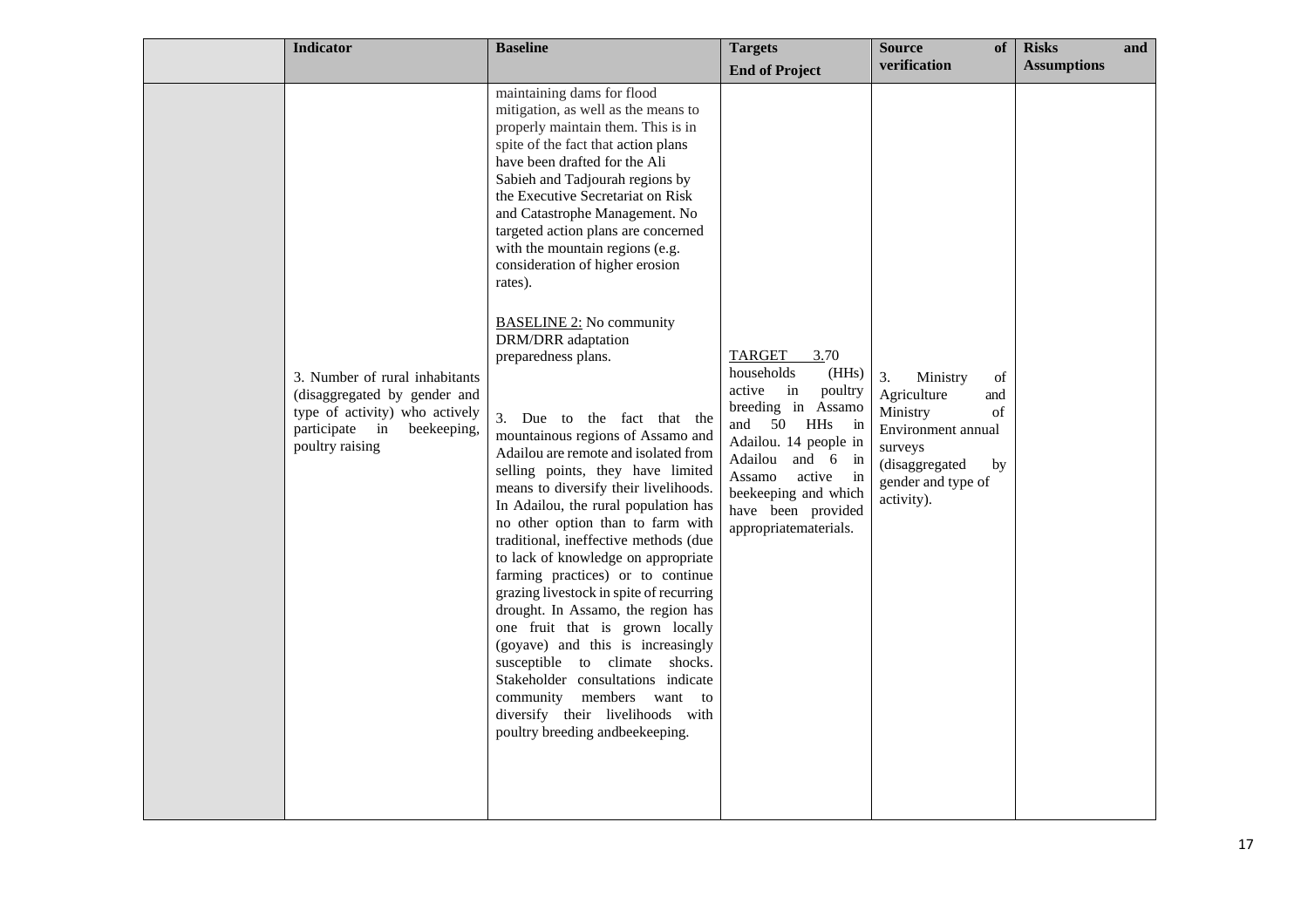| <b>Indicator</b>                                                                                                                                                               | <b>Baseline</b>                                                                                                                                                                                                                                                                                                                                                                                                                                                                                                                                                                                                                                                                                                                                                        | <b>Targets</b>                                                                                                                                                                                         | of<br><b>Source</b>                                                                                                                                                                                               | <b>Risks</b>       | and |
|--------------------------------------------------------------------------------------------------------------------------------------------------------------------------------|------------------------------------------------------------------------------------------------------------------------------------------------------------------------------------------------------------------------------------------------------------------------------------------------------------------------------------------------------------------------------------------------------------------------------------------------------------------------------------------------------------------------------------------------------------------------------------------------------------------------------------------------------------------------------------------------------------------------------------------------------------------------|--------------------------------------------------------------------------------------------------------------------------------------------------------------------------------------------------------|-------------------------------------------------------------------------------------------------------------------------------------------------------------------------------------------------------------------|--------------------|-----|
|                                                                                                                                                                                |                                                                                                                                                                                                                                                                                                                                                                                                                                                                                                                                                                                                                                                                                                                                                                        | <b>End of Project</b>                                                                                                                                                                                  | verification                                                                                                                                                                                                      | <b>Assumptions</b> |     |
| 4. Number of local market<br>stalls rehabilitated / created to<br>facilitate access of Adailou and<br>Assamo<br>farmers/cultivators/pastoralists<br>to larger regionalmarkets. | <b>BASELINE 3:</b> No community<br>members are active in poultry<br>breeding andbeekeeping.<br>4. In Assamo and Adailou, there is a<br>need to rehabilitate/create market<br>stalls to help incentivize crop and<br>milk product diversification. As<br>indicated<br>during<br>stakeholder<br>consultations, selling points are<br>desired to fix prices, to sell "fresh<br>local produce" and to act as training<br>and tourist tastingcenters.                                                                                                                                                                                                                                                                                                                       | <b>TARGET</b><br>4.<br>Rehabilitation of the<br>Ali-Sabieh<br>market<br>stall and creation of<br>the Tadjourah market<br>stall.                                                                        | 4. Sales records of the<br>market stalls in Ali<br>Sabieh<br>and<br>Tadjourah.                                                                                                                                    |                    |     |
| 5. % change in revenue to<br>activities, poultry-<br>artisanal<br>bee-keeping and<br>breeding,<br>nursery sales (disaggregated<br>bygender).                                   | BASELINE 4: A market stall in Ali-<br>Sabieh exists but it needs to be<br>rehabilitated and extended to have a<br>permanent structure. The market<br>stall in Tadjourah needs to be<br>created.<br>5. In Assamo, prior to the repeated<br>drought, there was a culture of<br>producing guava jams. Currently,<br>there is no diversification of<br>activities as the entire population is<br>dependent on farming/husbandry<br>which has limited production due to<br>inefficient<br>practices<br>and<br>susceptibility to climate shocks<br>(most notably the present 4-year<br>drought).<br><b>BASELINE 5:</b> Only limited and<br>irregular sales of guava in Assamo.<br>No sales of products in Adailou.<br>No participation of community<br>members in livelihood | TARGET<br>5.%<br>change in revenue for<br>community members<br>(including % increase<br>in supply of eggs,<br>chicken,<br>honey,<br>nursery seedlings and<br>gabion)<br>disaggregated<br>by<br>gender. | 5. Mid-term and final<br>survey of community<br>members<br>demonstrating<br>revenues<br>accrued<br>from selling eggs,<br>chicken, honey and<br>gabion<br>(disaggregated<br>by<br>gender and type of<br>activity). |                    |     |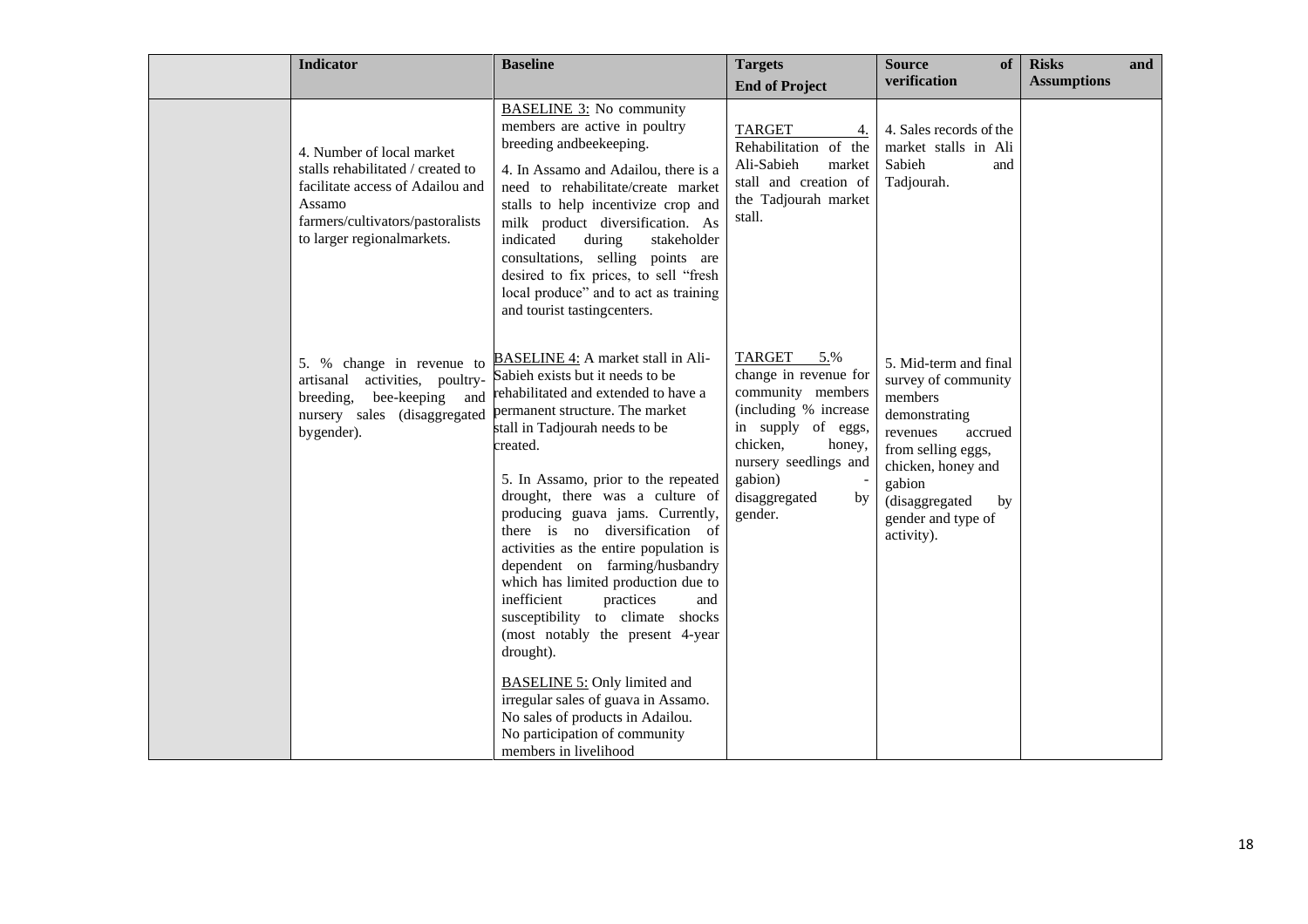| <b>Indicator</b> | <b>Baseline</b>             | <b>Targets</b><br><b>End of Project</b> | <b>Source</b> of<br><b>verification</b> | <b>Risksand</b><br><b>Assumptions</b> |
|------------------|-----------------------------|-----------------------------------------|-----------------------------------------|---------------------------------------|
|                  | diversification measures in |                                         |                                         |                                       |
|                  | eitherregion.               |                                         |                                         |                                       |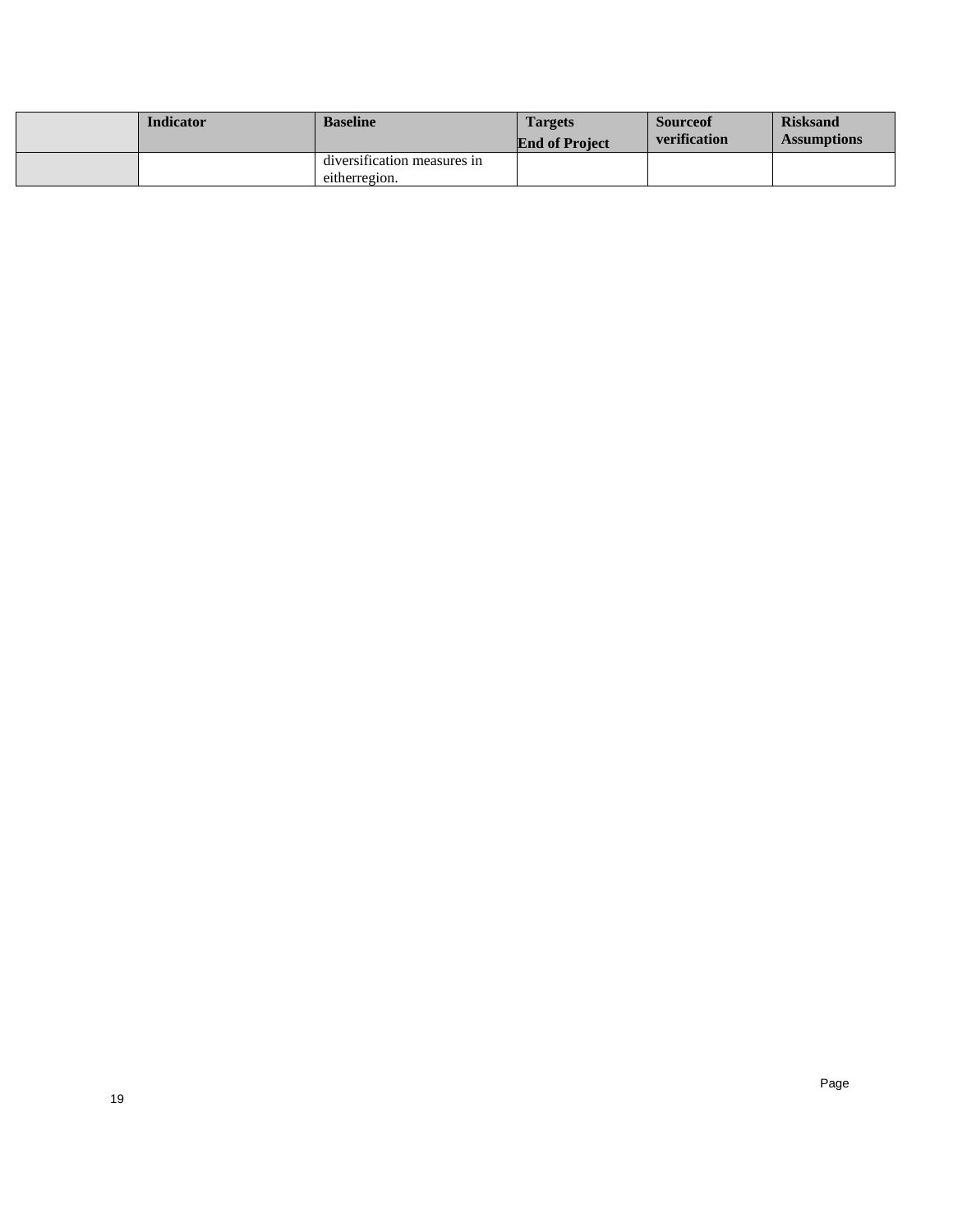# <span id="page-19-0"></span>**ANNEX B: LIST OF DOCUMENTS TO BE REVIEWED BY THE EVALUATORS**

- 1. PIF 2.
- 2. UNDP Initiation Plan
- 3. UNDP Project Document
- 4. UNDP Environmental and Social Screening results
- 5. Project Inception Report
- 6. All Project Performance Reports (PIR's)
- 7. Quarterly progress reports and work plans of the various implementation task teams
- 8. Audit reports
- 9. Finalized GEF Tracking Tools at CEO endorsement and midterm (fill in specific TTs for this project's focal area)
- 10. Oversight mission reports
- 11. All monitoring reports prepared by the project
- 12. Financial and Administration guidelines used by Project Team

The following documents will also be available:

- 13. Project operational guidelines, manuals and systems
- 14. UNDP country/countries programme document(s)
- 15. Minutes of the Adaptation project of Adaillou/Assamo Board Meetings and other meetings (i.e. Project Appraisal Committee meetings)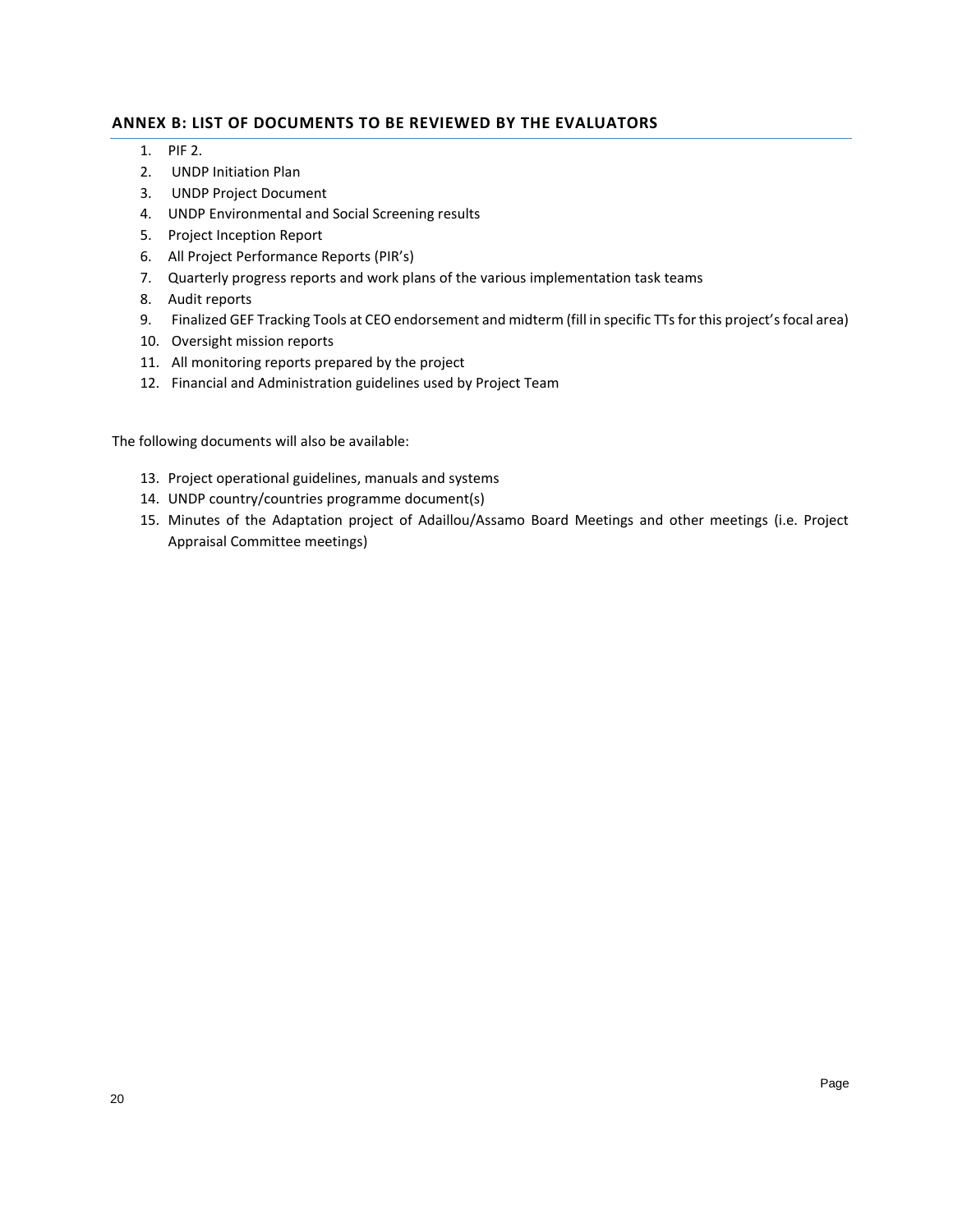# **ANNEX C: EVALUATION QUESTIONS**

*This is a generic list, to be further detailedwith more specific questions by CO and UNDP GEF Technical Adviser based on the particulars of the project.*

<span id="page-20-0"></span>

| <b>Evaluative CriteriaQuestions</b>                                                                                                                                                | <b>Indicators</b> | <b>Sources</b> | Methodology |
|------------------------------------------------------------------------------------------------------------------------------------------------------------------------------------|-------------------|----------------|-------------|
| Relevance: How does the project relate to the main objectives of the GEF focal area, and to the environment and development priorities at the local, regional and national levels? |                   |                |             |
|                                                                                                                                                                                    |                   |                |             |
|                                                                                                                                                                                    |                   |                |             |
|                                                                                                                                                                                    |                   |                |             |
| Effectiveness: To what extent have the expected outcomes and objectives of the project been achieved?                                                                              |                   |                |             |
|                                                                                                                                                                                    |                   |                |             |
|                                                                                                                                                                                    |                   |                |             |
|                                                                                                                                                                                    |                   |                |             |
| Efficiency: Was the project implemented efficiently, in-line with international and national norms and standards?                                                                  |                   |                |             |
|                                                                                                                                                                                    |                   |                |             |
|                                                                                                                                                                                    |                   |                |             |
|                                                                                                                                                                                    |                   |                |             |
| Sustainability: To what extent are there financial, institutional, social-economic, and/or environmental risks to sustaining long-term project results?                            |                   |                |             |
|                                                                                                                                                                                    |                   |                |             |
|                                                                                                                                                                                    |                   |                |             |
|                                                                                                                                                                                    |                   |                |             |
| Impact: Are there indications that the project has contributed to, or enabled progress toward, reduced environmental stress and/or improved ecological status?                     |                   |                |             |
|                                                                                                                                                                                    |                   |                |             |
|                                                                                                                                                                                    |                   |                |             |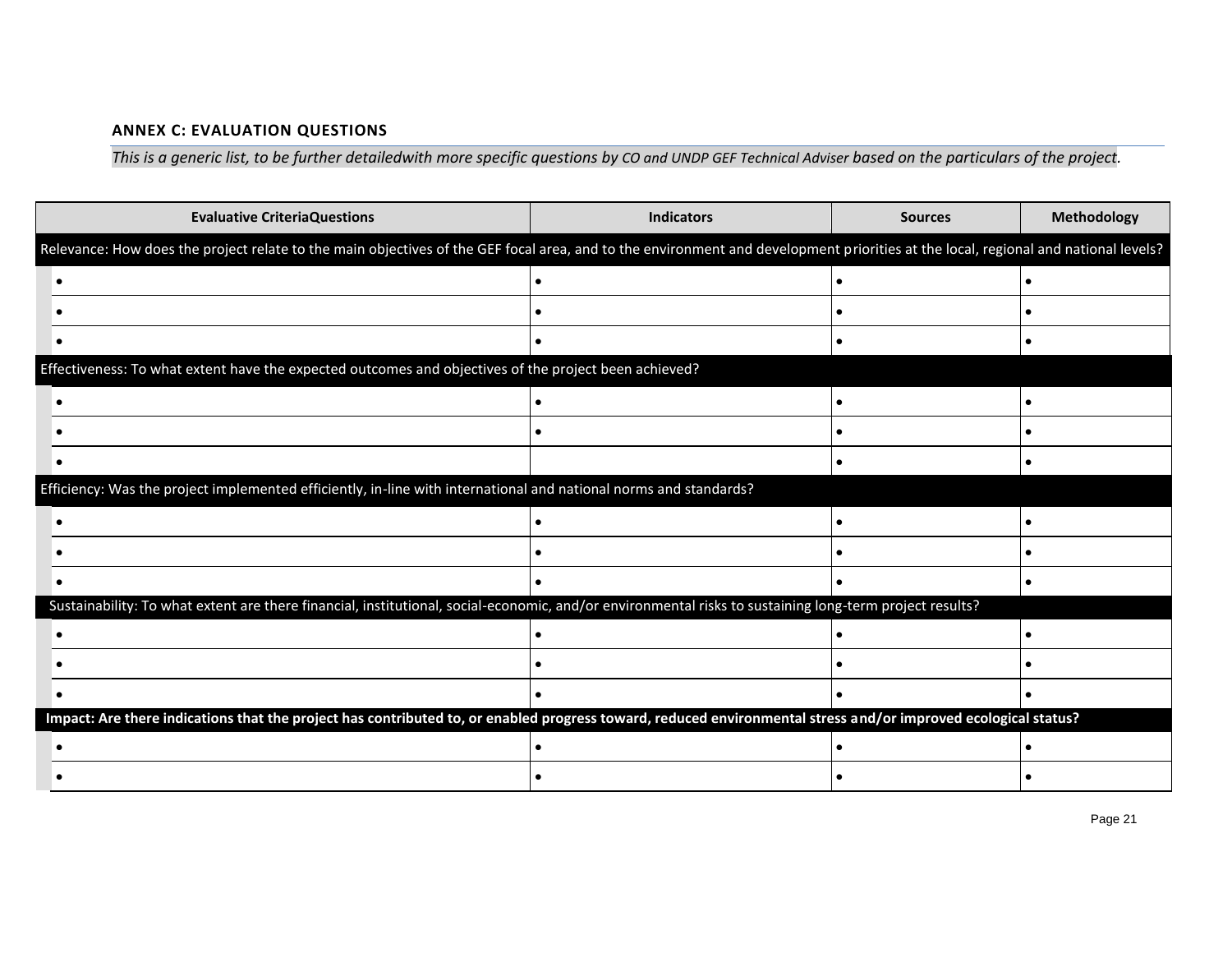# <span id="page-21-0"></span>**ANNEX D: RATING SCALES**

| <b>Ratings for Outcomes, Effectiveness,</b><br><b>Efficiency, M&amp;E, I&amp;E Execution</b> | <b>Sustainability ratings:</b>                       | Relevance ratings      |
|----------------------------------------------------------------------------------------------|------------------------------------------------------|------------------------|
| 6: Highly Satisfactory (HS): no<br>shortcomings                                              | 4. Likely (L): negligible risks to<br>sustainability | 2. Relevant (R)        |
| 5: Satisfactory (S): minor shortcomings<br>4: Moderately Satisfactory (MS)                   | 3. Moderately Likely (ML): moderate risks            | 1 Not relevant<br>(NR) |
| 3. Moderately Unsatisfactory (MU):                                                           | 2. Moderately Unlikely (MU): significant             |                        |
| significant shortcomings                                                                     | risks                                                | <b>Impact Ratings:</b> |
| 2. Unsatisfactory (U): major problems                                                        | 1. Unlikely (U): severe risks                        | 3. Significant (S)     |
| 1. Highly Unsatisfactory (HU): severe                                                        |                                                      | 2. Minimal (M)         |
| problems                                                                                     |                                                      | 1. Negligible (N)      |
| Additional ratings where relevant:                                                           |                                                      |                        |
| Not Applicable (N/A)                                                                         |                                                      |                        |
| Unable to Assess (U/A                                                                        |                                                      |                        |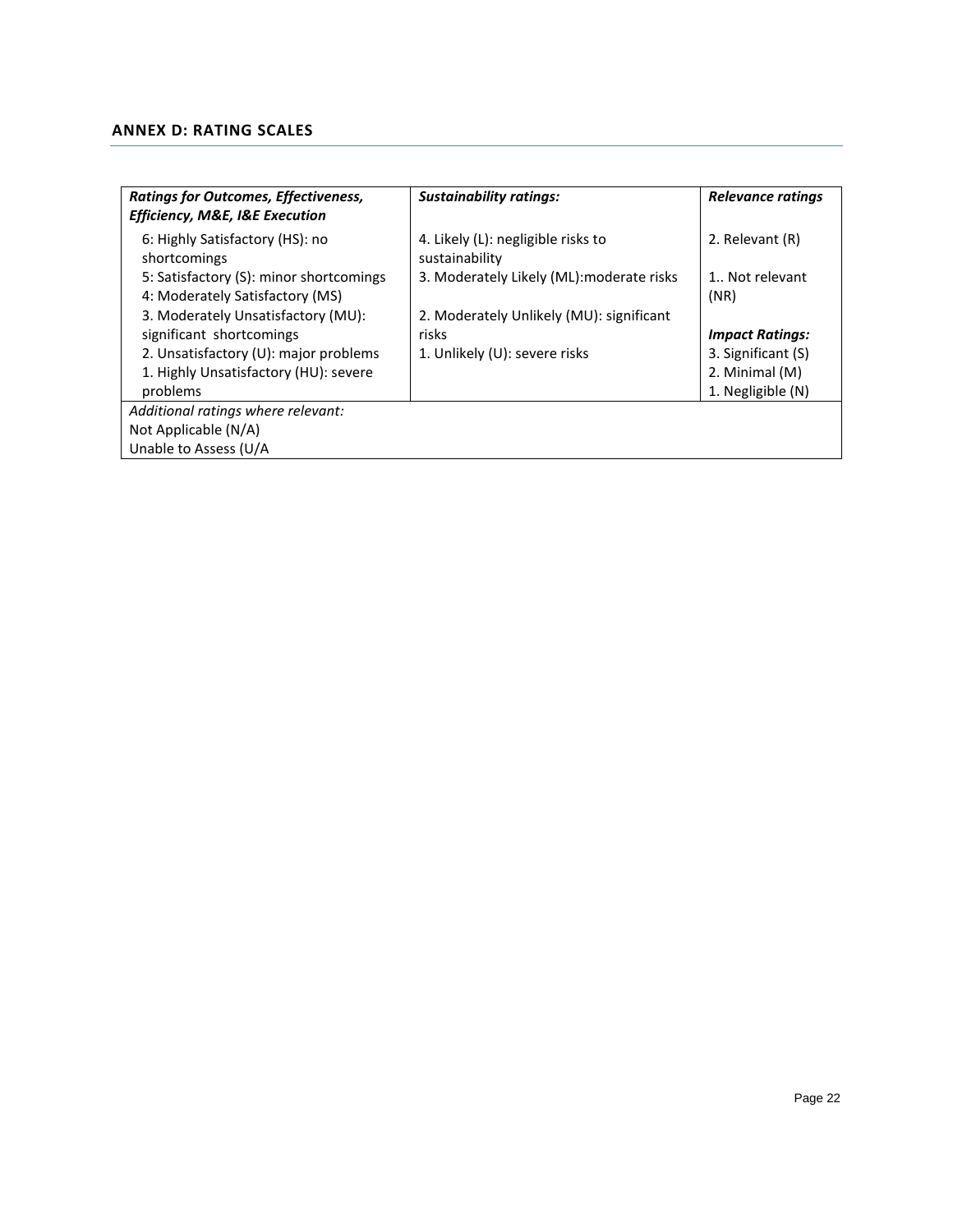# **ANNEX E: EVALUATION CONSULTANT CODE OF CONDUCT AND AGREEMENT FORM**

## **Evaluators:**

- 1. Must present information that is complete and fair in its assessment of strengths and weaknesses so that decisions or actions taken are well founded.
- 2. Must disclose the full set of evaluation findings along with information on their limitations and have this accessible to all affected by the evaluation with expressedlegal rights to receive results.
- 3. Should protect the anonymity and confidentiality of individual informants. They should provide maximum notice, minimize demands on time, and respect people's right not to engage. Evaluators must respect people's right to provide information in confidence and must ensure that sensitive information cannot be traced to its source. Evaluators are not expected to evaluate individuals and must balance an evaluation of management functions with this general principle.
- 4. Sometimes uncover evidence of wrongdoing while conducting evaluations. Such cases must be reported discreetly to the appropriate investigative body. Evaluators should consult with other relevant oversight entities when there is any doubt about if and how issues should be reported.
- 5. Should be sensitive to beliefs, manners and customs and act with integrity and honesty in their relations with all stakeholders. In line with the UN Universal Declaration of Human Rights, evaluators must be sensitive to and address issues of discrimination and gender equality. They should avoid offending the dignity and self-respect of those persons with whom they come in contact in the course of the evaluation. Knowing that evaluation might negatively affect the interests of some stakeholders, evaluators should conduct the evaluation and communicate its purpose and results in a way that clearly respects the stakeholders'dignity and self-worth.
- 6. Are responsible for their performance and their product(s). They are responsible for the clear, accurate and fair written and/or oral presentation of study imitations, findings and recommendations.
- 7. Should reflect sound accounting procedures and be prudent in using the resources of the evaluation.

# **Evaluation Consultant Agreement Form<sup>3</sup>**

# **Agreement to abide by the Code of Conduct for Evaluation in the UN System**

**Name of Consultant:**  $\blacksquare$ 

Name of Consultancy Organization (where relevant): **\_\_\_\_\_\_\_\_\_\_\_\_\_\_\_\_\_\_\_\_\_\_**\_\_\_\_\_\_

**I confirm that I have received and understood and will abide by the United Nations Code of Conduct for Evaluation.** 

Signed at *place*on *date*

3www.unevaluation.org/unegcodeofconduct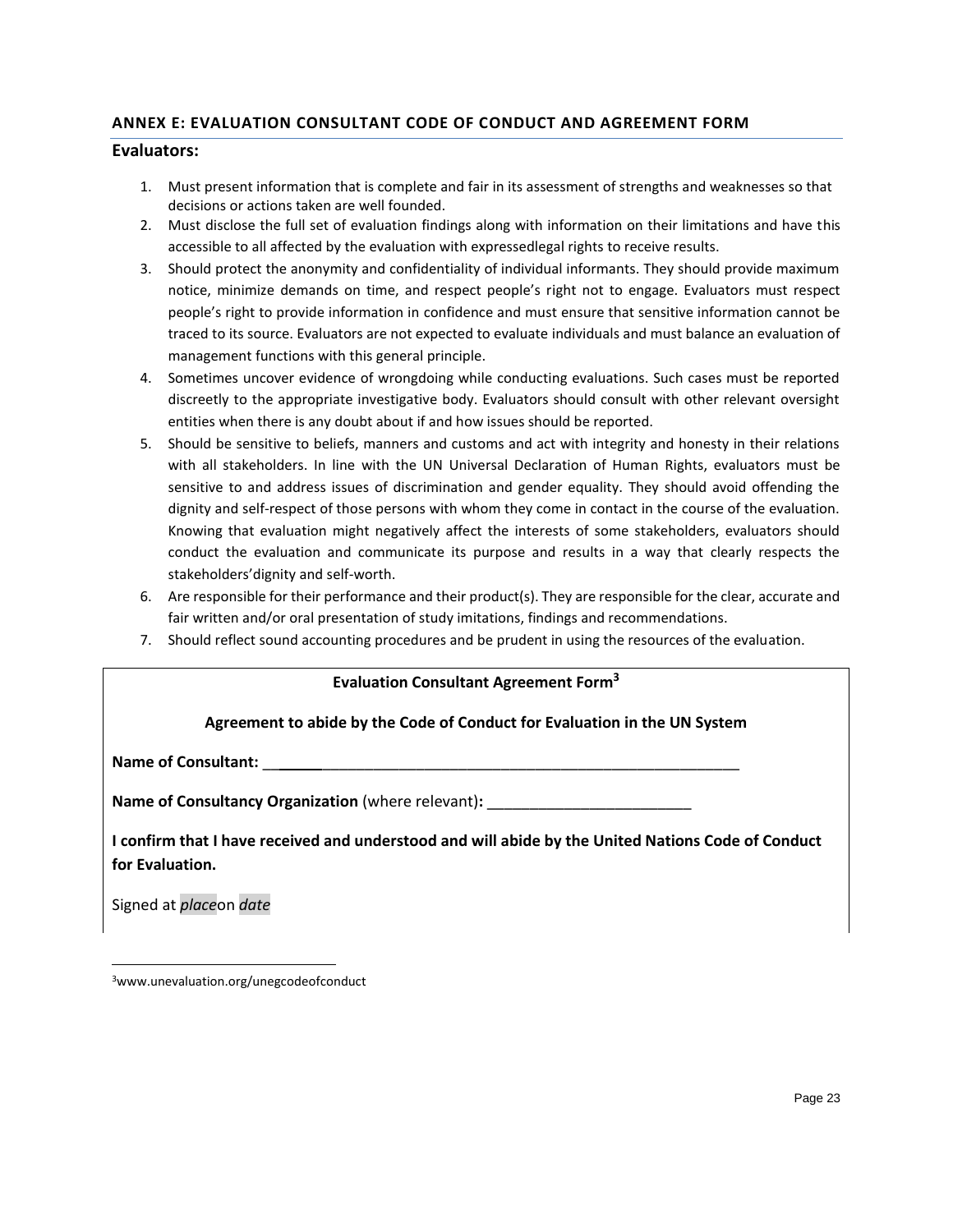Signature: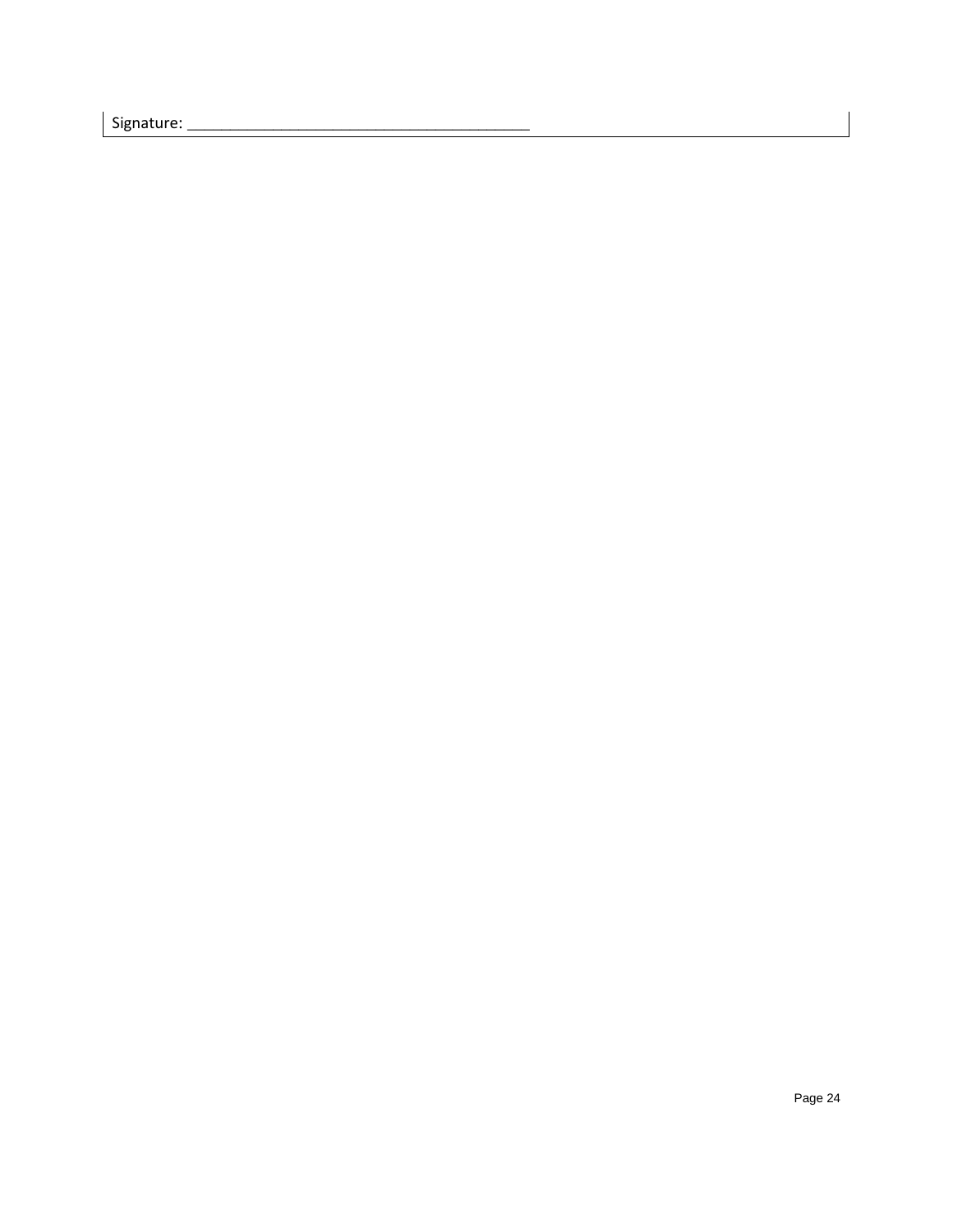## **ANNEX F: EVALUATION REPORT OUTLINE<sup>4</sup>**

- i. Basic Report Information (for opening page or title page)
	- a. Title of UNDP supported GEF financed project
	- b. UNDP PIMS# and GEF project ID#
	- c. MTR time frame and date of MTR report
	- d. Region and countries included in the project
	- e. GEF Operational Focal Area/Strategic Program
	- f. Executing Agency/Implementing Partner and other project partners
	- g. MTR team members
	- h. Acknowledgements
- ii. Table of Contents
- **iii.** Acronyms and Abbreviations
- **1. Executive Summary** *(3-5 pages)*
	- Project Information Table
	- Project Description (brief)
	- Project Progress Summary (between 200-500 words)
	- MTR Ratings & Achievement Summary Table
	- Concise summary of conclusions
	- Recommendation Summary Table
- **2. Introduction** *(2-3 pages)*
	- Purpose of the MTR and objectives
	- Scope & Methodology: principles of design and execution of the MTR, MTR approach and data collection methods, limitations to the MTR
	- Structure of the MTR report
- **3. Project Description and Background Context** *(3-5 pages)*
	- Development context: environmental, socio-economic, institutional, and policy factors relevant to the project objective and scope

<sup>4</sup>The Report length should not exceed *40* pages in total (not including annexes).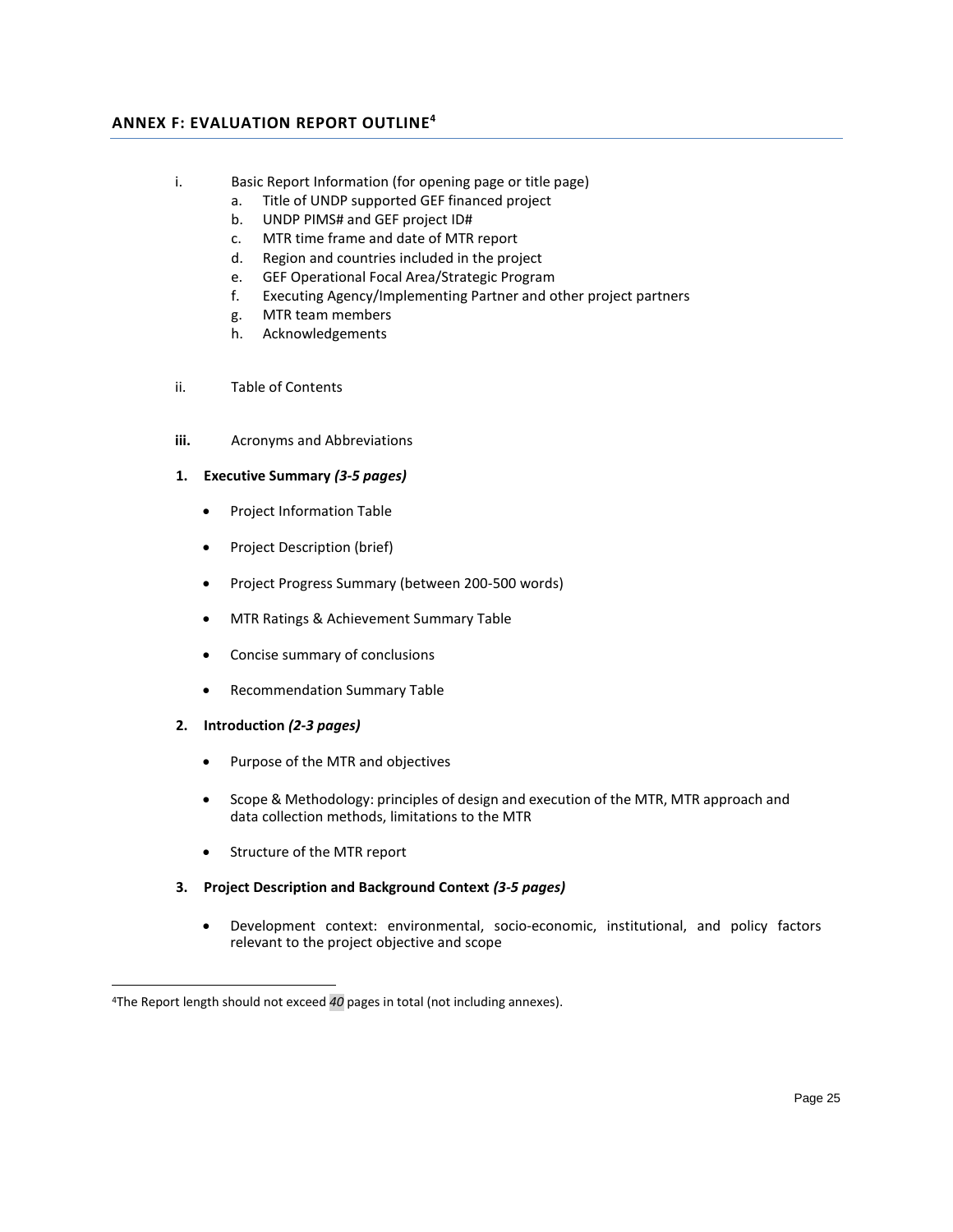- Problems that the project sought to address threats and barriers targeted
- Project Description and Strategy: objective, outcomes and expected results, description of field sites (if any)
- Project Implementation Arrangements: short description of the Project Board, key implementing partner arrangements, etc.
- Project timing and milestones
- Main stakeholders: summary list

### **4. Findings** *(12-14 pages)*

- **4.1** Project Strategy
	- **Project Design**
	- Results Framework/Log frame

#### **4.2** Progress Towards Results

- · Progress towards outcomes analysis objectives
- Remaining barriers to achieving the project

#### objectives

### **4.3** Project Implementation and Adaptive Management

- · Management Arrangements
- · Work planning
- · Finance and co-finance
- · Project-level monitoring and review systems
- · Stakeholder engagement
- · Reporting
- · Communications
- **4.4** Sustainability
	- Financial risks to sustainability
	- Socio-economic to sustainability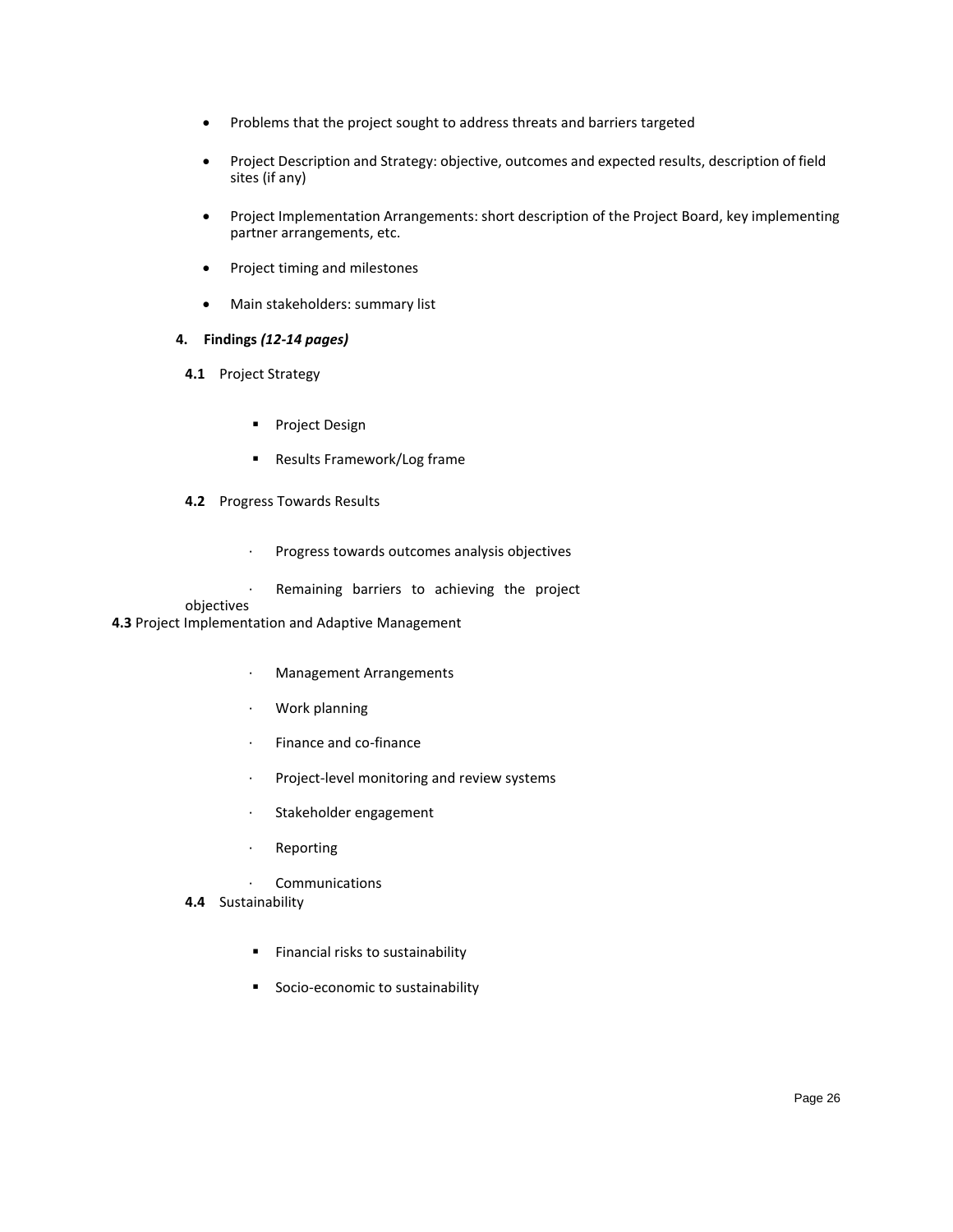- Institutional framework and governance risks to sustainability
- Environmental risks to sustainability

### **5. Conclusions and Recommendations** *(4-6 pages)*

#### **5.1 Conclusions**

· Comprehensive and balanced statements (that are evidence-based and connected to the MTR's

findings) which highlight the strengths, weaknesses and results of the

#### project

#### **5.2 Recommendations**

- · Corrective actions for the design, implementation, monitoring and review of the project
- · Actions to follow up or reinforce initial benefits from the project
- · Proposals for future directions underlining main objectives

#### *6. Annexes*

- **■** MTR ToR (excluding ToR annexes)
- **■** MTR review matrix (review criteria with key questions, indicators, sources of data, and methodology)
- Example Questionnaire or Interview Guide used for data collection
- Ratings Scales
- **■** MTR mission itinerary
- List of persons interviewed
- List of documents reviewed
- Co-financing table (if not previously included in the body of the report)
- Signed UNEG Code of Conduct form
- Signed MTR final report clearance form
- *Annexed in a separate file:* Audit trail from received comments on draft MTR report

*Annexed in a separate file:* Relevant midterm tracking tools (*METT, FSC, Capacity scorecard)*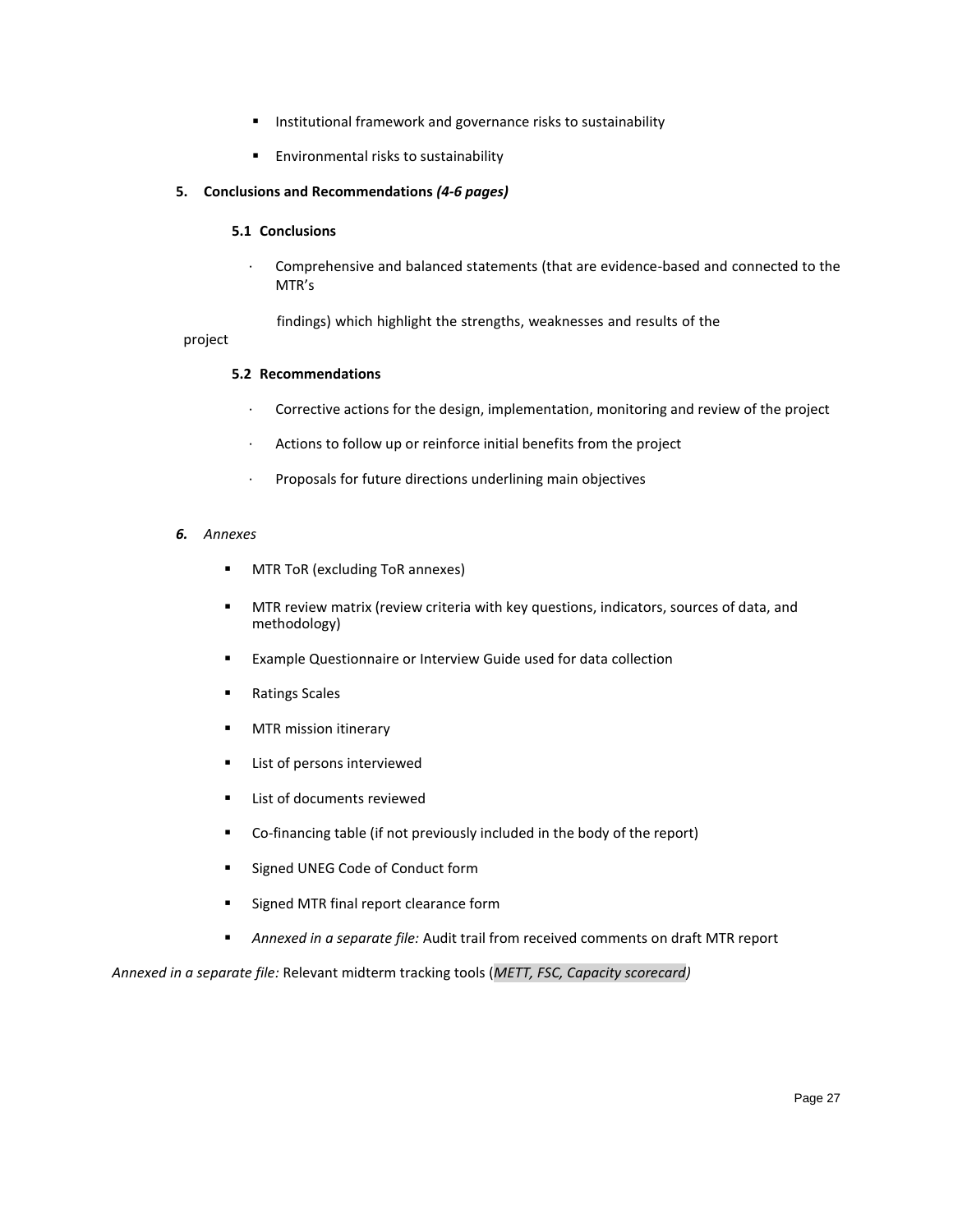# **ANNEX G: EVALUATION REPORT CLEARANCE FORM**

| (to be completed by CO and UNDP GEF Technical Adviser based in the region and included in the final document) |  |  |  |  |
|---------------------------------------------------------------------------------------------------------------|--|--|--|--|
| Evaluation Report Reviewed and Cleared by                                                                     |  |  |  |  |
| <b>UNDP Country Office</b>                                                                                    |  |  |  |  |
|                                                                                                               |  |  |  |  |
|                                                                                                               |  |  |  |  |
| UNDP GEF RTA                                                                                                  |  |  |  |  |
|                                                                                                               |  |  |  |  |
|                                                                                                               |  |  |  |  |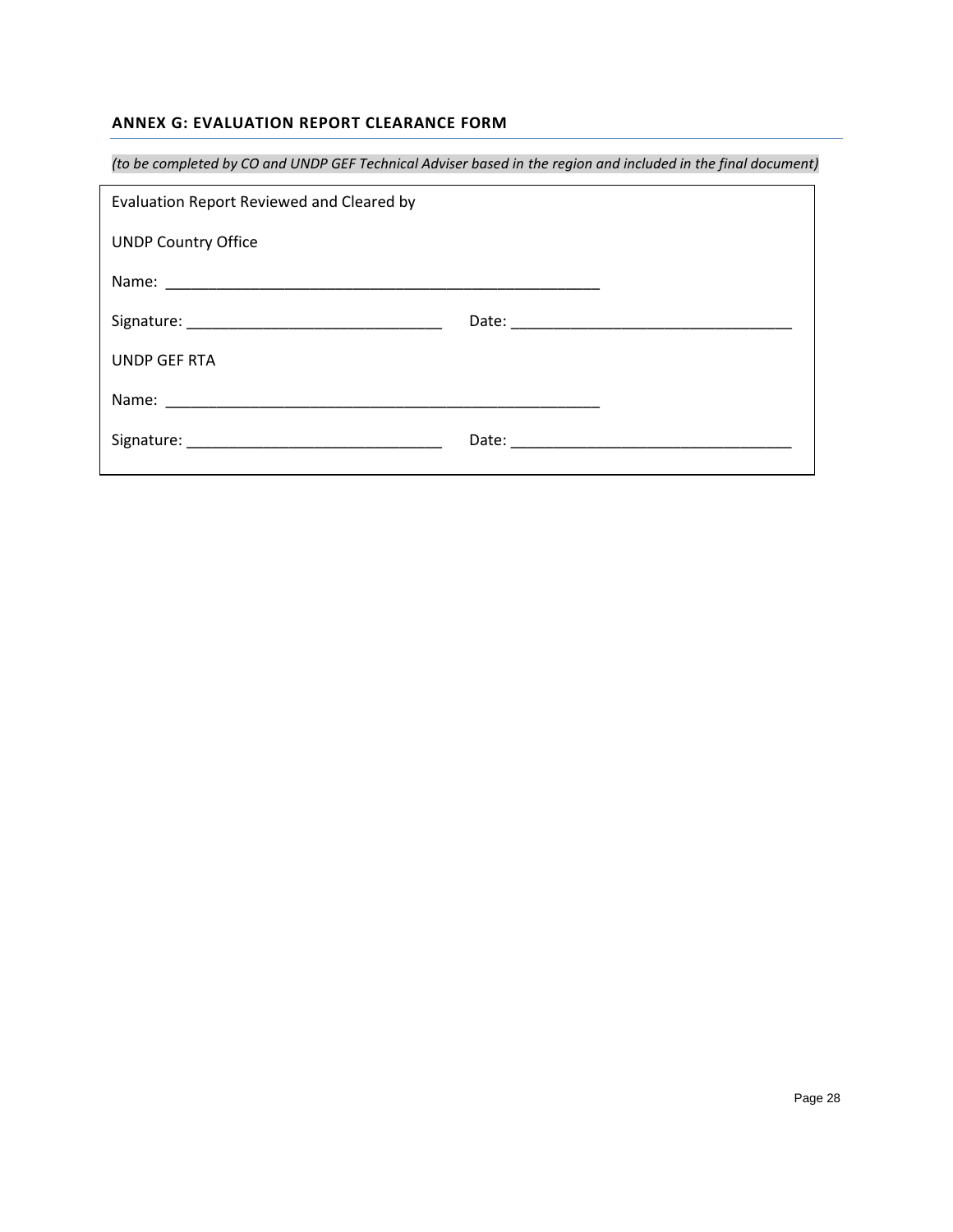## **ANNEX H: LIST OF STAKEHOLDERS**

The main stakeholders of the project are:

- Ministry Urban, Environment and Tourism (MUET),
- Ministry of Agriculture, Water, Fisheries, Livestock and Fisheries (MAEPERH)
- Secretariat of State for Social Affairs (SEAS)
- The Center for Studies and Research in Djibouti (CERD)
- Djibouti Meteorological Agency
- Local authorities including Prefects and Regional Councils
- Local NGOs
- The beneficiary communities